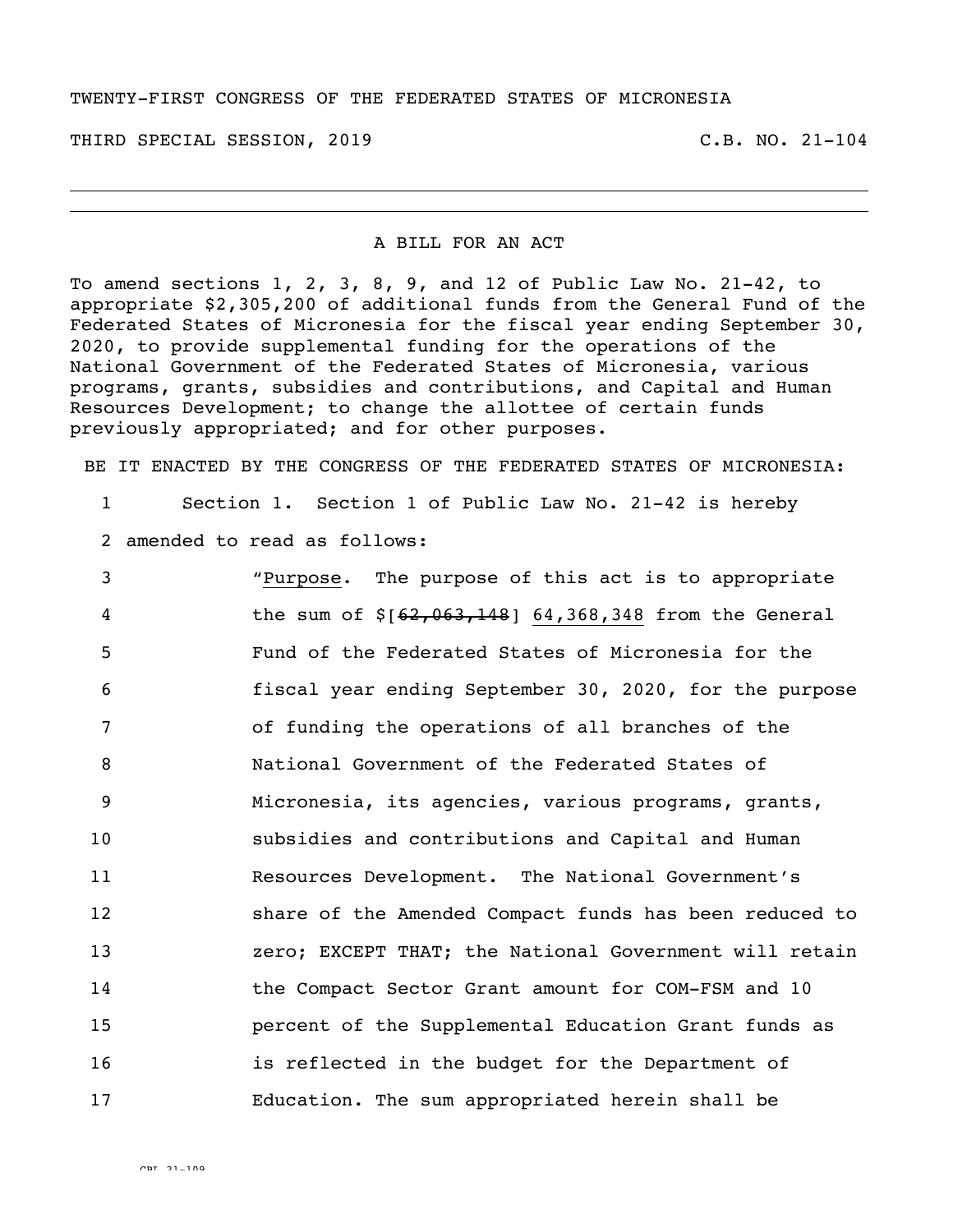| $\mathbf 1$ | apportioned as follows:"                                   |  |
|-------------|------------------------------------------------------------|--|
| 2           | Section 2. Section 2 of Public Law No. 21-42 is hereby     |  |
| 3           | amended to read as follows:                                |  |
| 4           | "Section 2. Operating Expenses of the Executive            |  |
| 5           | Branch. The sum of $$[23,430,412]$ 23,748,612, or so       |  |
| 6           | much thereof as may be necessary, is hereby                |  |
| 7           | appropriated from the General Fund of the Federated        |  |
| 8           | States of Micronesia for the fiscal year ending            |  |
| 9           | September 30, 2020, for the purpose of funding the         |  |
| 10          | operations of the Executive Branch of the National         |  |
| 11          | Government during the fiscal year 2020. The sum            |  |
| 12          | appropriated by this section shall be apportioned as       |  |
| 13          | follows:                                                   |  |
| 14          | Office of the President.<br>(1)                            |  |
| 15          | The sum of $\S[1, 494, 593]$ 1,684,593, or so much thereof |  |
| 16          | as may be necessary, for the operations of the Office      |  |
| 17          | of the President during the fiscal year 2020. The sum      |  |
| 18          | appropriated herein shall be apportioned as follows:       |  |
| 19          | \$<br>656,593<br>Personnel                                 |  |
| 20          | 360,000                                                    |  |
| 21          | 560,000                                                    |  |
| 22          | 105,000                                                    |  |
| 23          | 3,000<br>Fixed Assets                                      |  |
| 24          | (2) Department of Foreign Affairs.                         |  |
| 25          | The sum of $$[5,569,538]$ 5,647,388, or so much thereof    |  |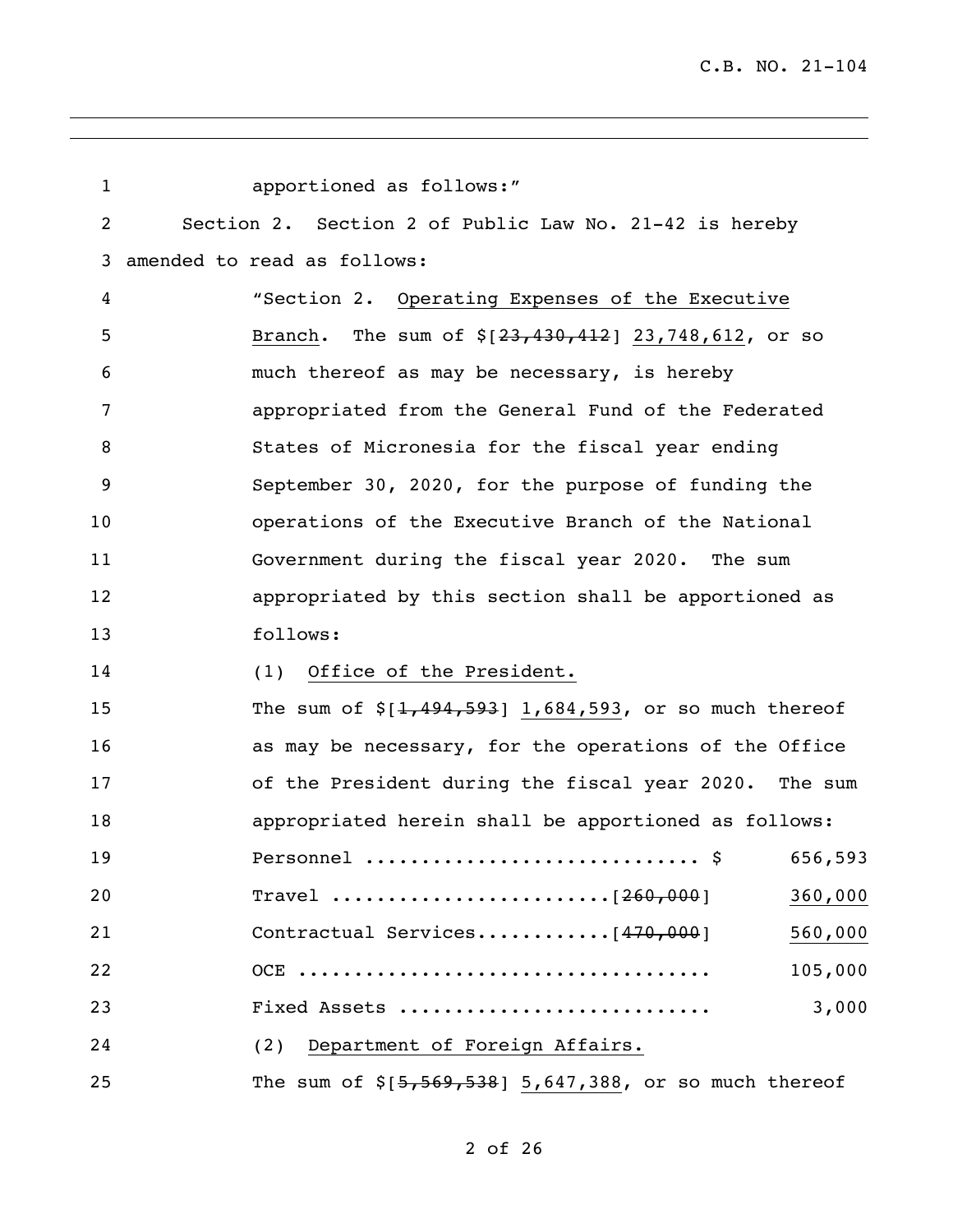| $\mathbf{1}$ | as may be necessary, for the operations of the             |
|--------------|------------------------------------------------------------|
| 2            | Department of Foreign Affairs during the fiscal year       |
| 3            | The sum appropriated herein shall be<br>2020.              |
| 4            | apportioned as follows:                                    |
| 5            | Personnel \$ 1,777,194                                     |
| 6            | 392,728                                                    |
| 7            | Contractual Services<br>2,955,047                          |
| 8            | 434,163                                                    |
| 9            | 88,256<br>Fixed Assets                                     |
| 10           | (3) Department of Finance and Administration.              |
| 11           | The sum of $\S[2, 995, 183]$ 3,035,183, or so much thereof |
| 12           | as may be necessary, for the operations of the             |
| 13           | Department of Finance and Administration during the        |
| 14           | fiscal year 2020. The sum appropriated herein shall        |
| 15           | be apportioned as follows:                                 |
| 16           | Personnel  \$[2,079,683] 2,119,683                         |
| 17           | 287,000                                                    |
| 18           | Contractual Services<br>227,500                            |
| 19           | 256,500                                                    |
| 20           | 144,500<br>Fixed Assets                                    |
| 21           | Department of Resources and Development.<br>(4)            |
| 22           | The sum of $$1,548,527$ , or so much thereof as may be     |
| 23           | necessary, for the operations of the Department of         |
| 24           | Resources and Development during the fiscal year 2020.     |
| 25           | The sum appropriated herein shall be apportioned as        |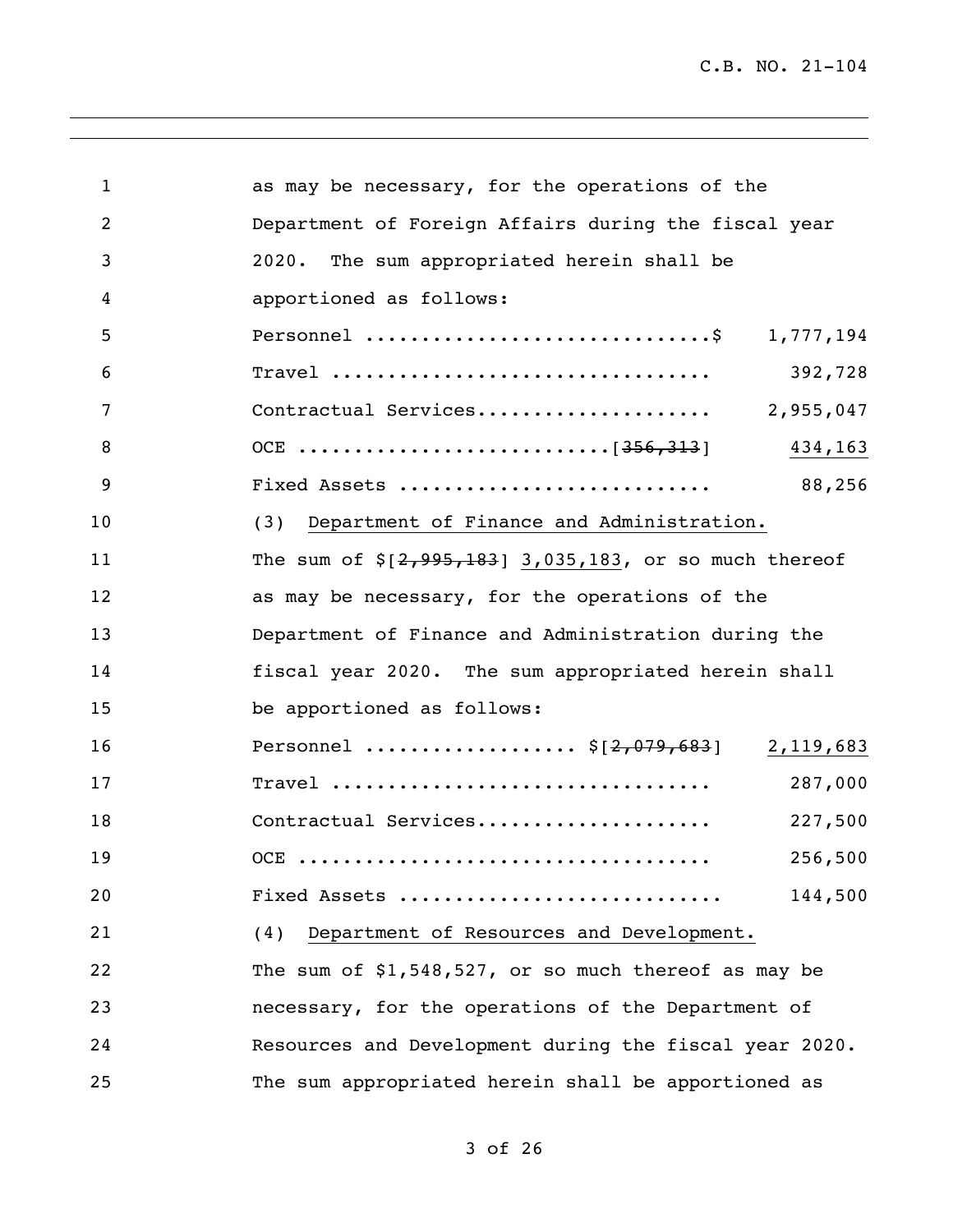| $\mathbf{1}$   | follows:                                                 |           |
|----------------|----------------------------------------------------------|-----------|
| $\overline{2}$ |                                                          | 907,314   |
| 3              |                                                          | 291,823   |
| 4              | Contractual Services                                     | 59,850    |
| 5              |                                                          | 187,540   |
| 6              | Fixed Assets                                             | 102,000   |
| 7              | (5) Department of Transportation, Communications and     |           |
| 8              | Infrastructure.                                          |           |
| 9              | The sum of $$2,691,142$ , or so much thereof as may be   |           |
| 10             | necessary, for the operations of the Department of       |           |
| 11             | Transportation, Communications and Infrastructure        |           |
| 12             | during the fiscal year 2020. The sum appropriated        |           |
| 13             | herein shall be apportioned as follows:                  |           |
| 14             |                                                          | 648,346   |
| 15             | Travel                                                   | 231,692   |
| 16             | Contractual Services                                     | 1,665,204 |
| 17             |                                                          | 96,600    |
| 18             | Fixed Assets                                             | 49,300    |
| 19             | (6) Department of Health and Social Affairs.             |           |
| 20             | The sum of $\S[883, 213]$ 893,563, or so much thereof as |           |
| 21             | may be necessary, for the operations of the Department   |           |
| 22             | of Health and Social Affairs during the fiscal year      |           |
| 23             | 2020. The sum appropriated herein shall be apportioned   |           |
| 24             | as follows:                                              |           |
| 25             | Personnel  \$                                            | 514,230   |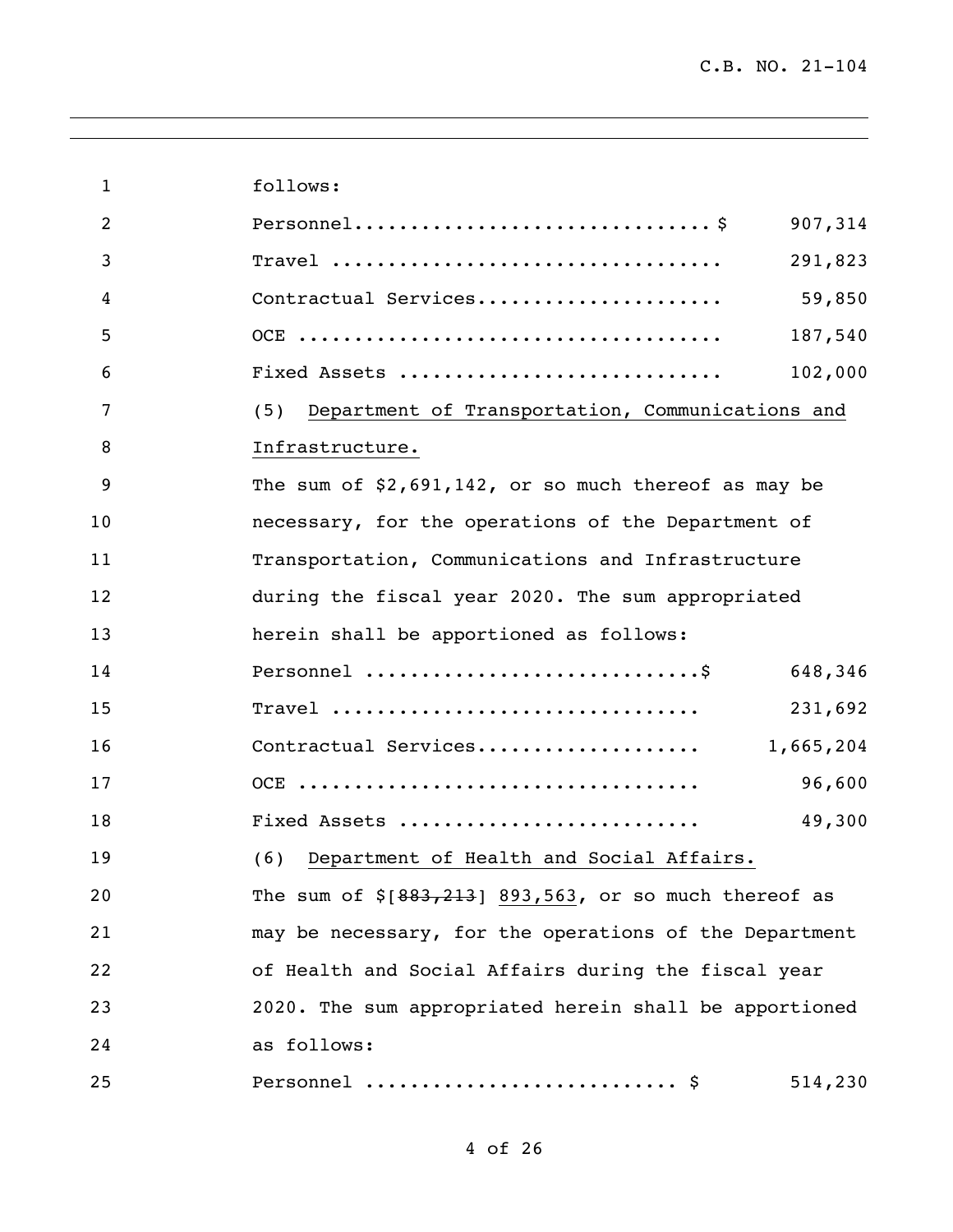| $\mathbf{1}$   | Travel $\dots\dots\dots\dots\dots\dots\dots\dots\dots\dots\dots$<br>154,215 |
|----------------|-----------------------------------------------------------------------------|
| $\overline{2}$ | Contractual Services<br>118,617                                             |
| 3              | 103,501                                                                     |
| 4              | 3,000<br>Fixed Assets                                                       |
| 5              | (7) Department of Education.                                                |
| 6              | The sum of $$851,421$ , or so much thereof as may be                        |
| 7              | necessary, for the operations of the Department of                          |
| 8              | Education during the fiscal year 2020. Of the total                         |
| 9              | amount of funds appropriated herein, \$366,598 shall be                     |
| 10             | deemed to come from funds available under the                               |
| 11             | Supplemental Education Grant. The sum appropriated                          |
| 12             | herein shall be apportioned as follows:                                     |
| 13             | 437,498                                                                     |
| 14             | 200,546                                                                     |
| 15             | Contractual Services<br>159,226                                             |
| 16             | 49,651                                                                      |
| 17             | Fixed Assets<br>4,500                                                       |
| 18             | Department of Justice.<br>(8)                                               |
| 19             | The sum of $$4,899,815$ , or so much thereof as may be                      |
| 20             | necessary, for the operations of the Department of                          |
| 21             | Justice during the fiscal year 2020. The sum                                |
| 22             | appropriated herein shall be apportioned as follows:                        |
| 23             | Personnel \$ 3,405,293                                                      |
| 24             | 374,802                                                                     |
| 25             | Contractual Services<br>634,977                                             |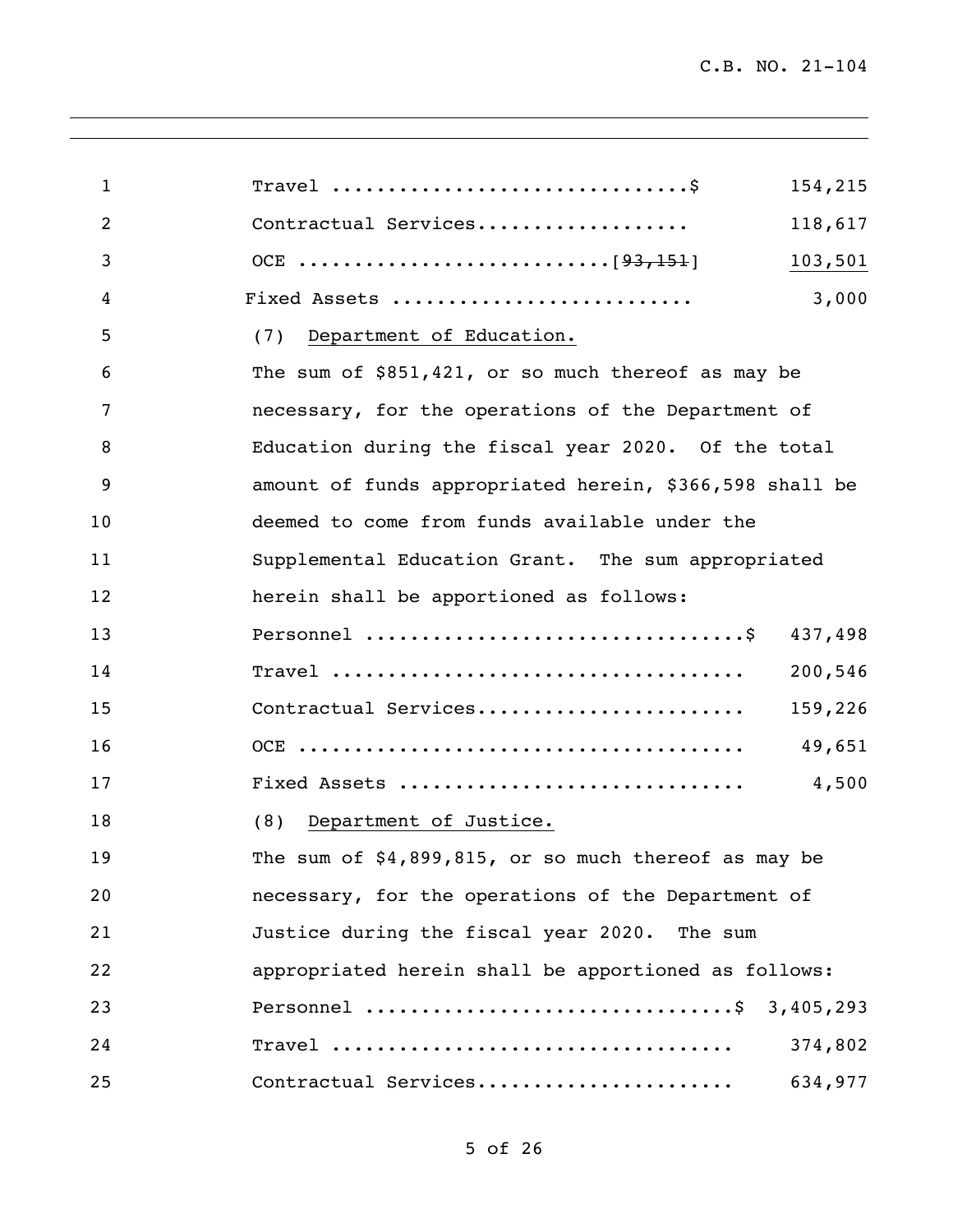| $\mathbf{1}$   | 377,443                                                |
|----------------|--------------------------------------------------------|
| $\overline{2}$ | Fixed Assets<br>107,300                                |
| 3              | Department of Environment, Climate Change and<br>(9)   |
| 4              | Emergency Management.                                  |
| 5              | The sum of \$817,579, or so much thereof as may be     |
| 6              | necessary, for the operations of the Office of         |
| 7              | Environment and Emergency Management during the fiscal |
| 8              | year 2020. The sum appropriated herein shall be        |
| 9              | apportioned as follows:                                |
| 10             | 545,058                                                |
| 11             | 164,301                                                |
| 12             | Contractual Services<br>50,000                         |
| 13             | 47,120                                                 |
| 14             | Fixed Assets<br>11,100                                 |
| 15             | (10) Office of the Public Defender.                    |
| 16             | The sum of $$1,087,151$ , or so much thereof as may be |
| 17             | necessary, for the operations of the Office of the     |
| 18             | Public Defender during the fiscal year 2020. The sum   |
| 19             | appropriated herein shall be apportioned as follows:   |
| 20             | 744,081                                                |
| 21             | 140,120                                                |
| 22             | Contractual Services<br>101,050                        |
| 23             | 86,900                                                 |
| 24             | Fixed Assets<br>15,000                                 |
| 25             | (11) Office of National Archives, Culture and Historic |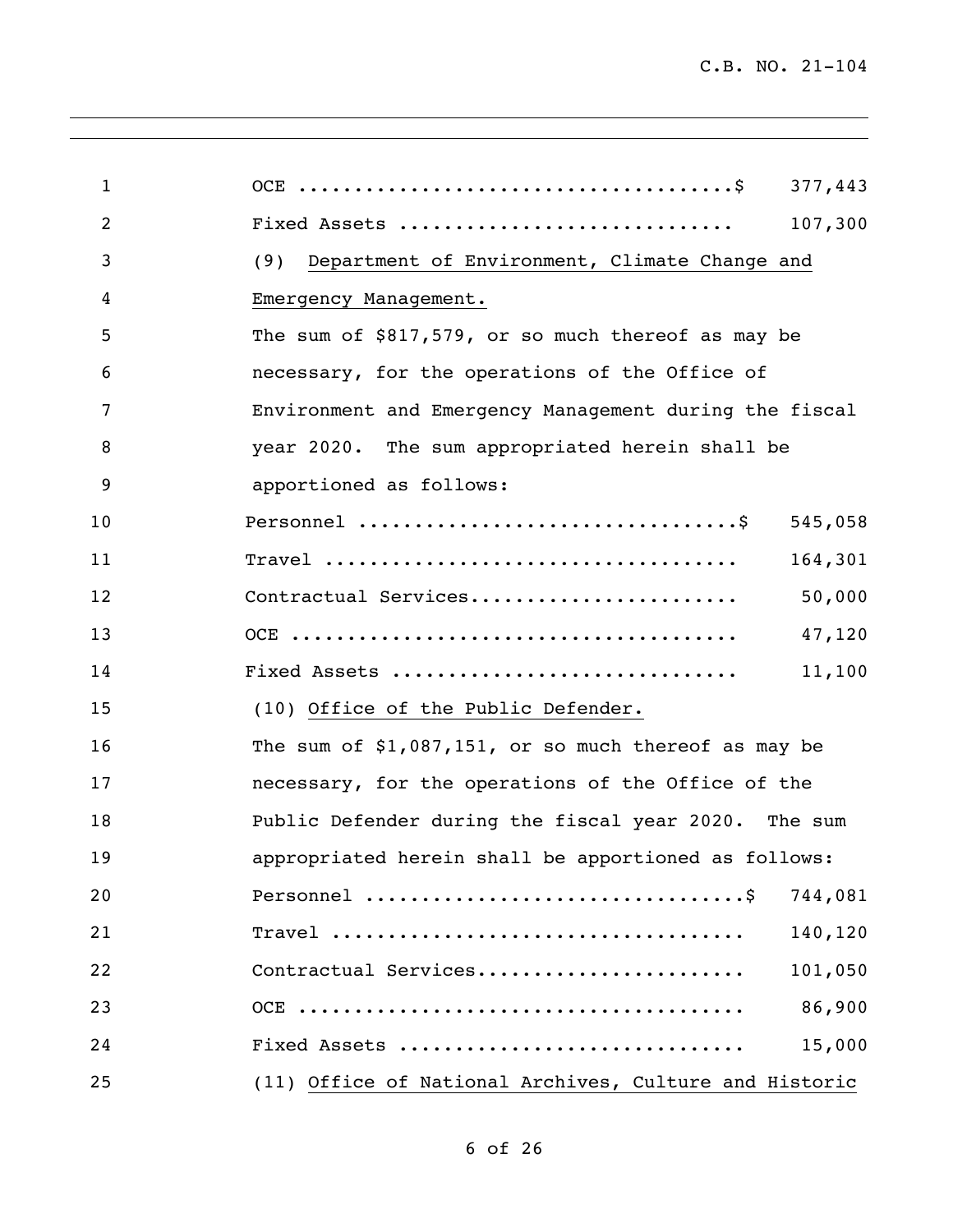| $\mathbf{1}$   | Preservation.                                         |  |
|----------------|-------------------------------------------------------|--|
| $\overline{2}$ | The sum of $$234,306$ , or so much thereof as may be  |  |
| 3              | necessary, for the operations of the Office of        |  |
| 4              | National Archives, Culture and Historic Preservation  |  |
| 5              | during the fiscal year 2020. The sum appropriated     |  |
| 6              | herein shall be apportioned as follows:               |  |
| 7              | 138,081                                               |  |
| 8              | 35,574                                                |  |
| 9              | Contractual Services<br>15,425                        |  |
| 10             | 20,289                                                |  |
| 11             | 25,000<br>Fixed Assets                                |  |
| 12             | (12) Office of Veteran's Affairs.                     |  |
| 13             | The sum of \$189,465, or so much thereof as may be    |  |
| 14             | necessary, for the operations of the Office Veteran's |  |
| 15             | Affairs during the fiscal year 2020. The sum          |  |
| 16             | appropriated herein shall be apportioned as follows:  |  |
| 17             | 79,240                                                |  |
| 18             | 42,225                                                |  |
| 19             | Contractual Services<br>50,000                        |  |
| 20             | 18,000                                                |  |
| 21             | Fixed Assets<br>$-0-$                                 |  |
| 22             | (13) Office of Personnel.                             |  |
| 23             | The sum of \$168,479, or so much thereof as may be    |  |
| 24             | necessary, for the operations of the Office of        |  |
| 25             | Personnel during the fiscal year 2020. The sum        |  |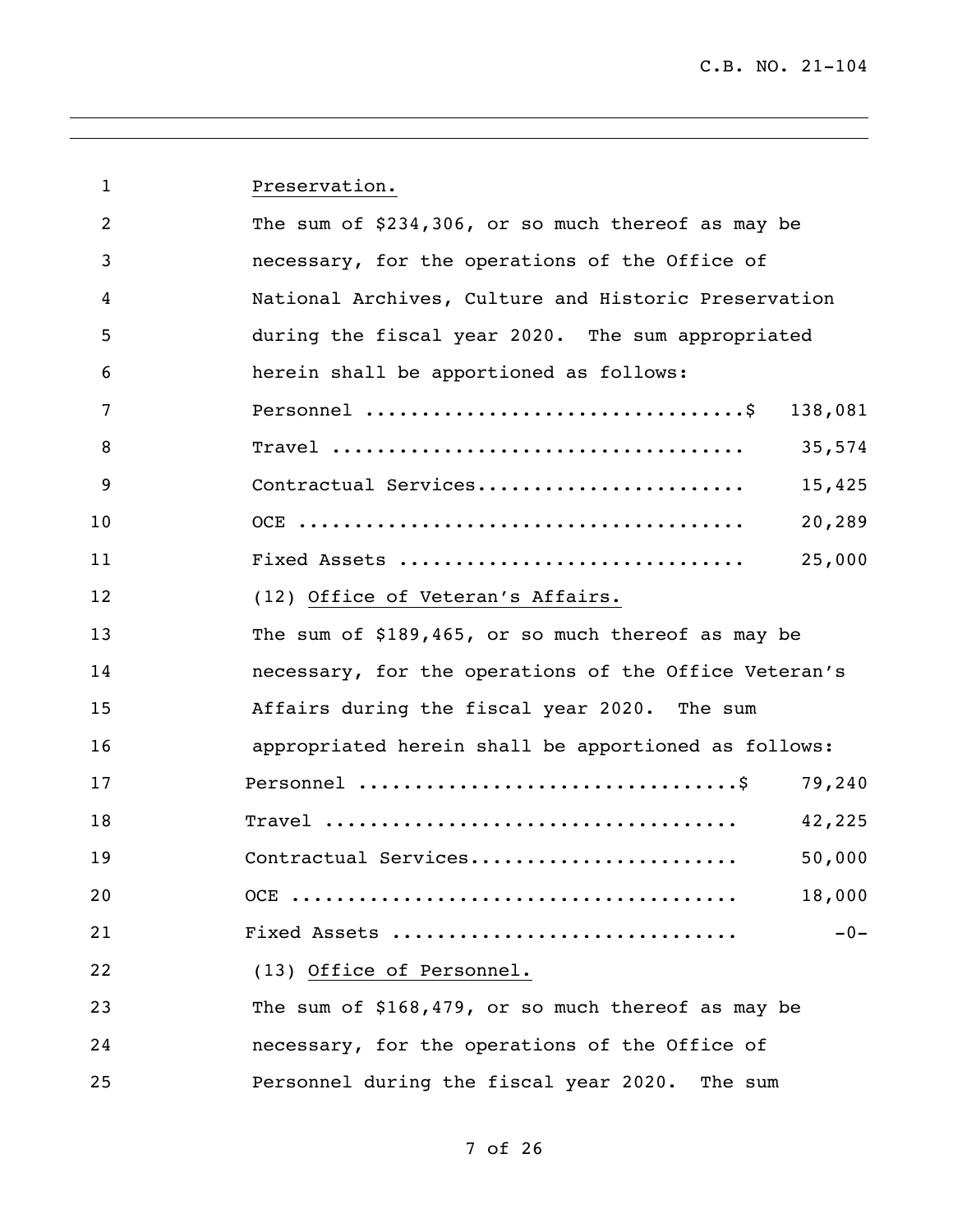| $\mathbf 1$    | appropriated herein shall be apportioned as follows:       |
|----------------|------------------------------------------------------------|
| $\overline{2}$ | 147,479                                                    |
| 3              | 10,000                                                     |
| 4              | $-0-$<br>Contractual Services                              |
| 5              | 11,000                                                     |
| 6              | $-0-$ "<br>Fixed Assets                                    |
| 7              | Section 3. Section 3 of Public Law No. 21-42 is hereby     |
| 8              | amended to read as follows:                                |
| 9              | "Section 3. Operating Expenses of the Legislative          |
| 10             | Branch. The sum of $$[6,295,860]$ 7,090,860, or so much    |
| 11             | thereof as may be necessary, is hereby appropriated        |
| 12             | from the General Fund of the Federated States of           |
| 13             | Micronesia for the fiscal year ending September 30,        |
| 14             | 2020, for the operations of the Legislative Branch of      |
| 15             | the National Government during fiscal year 2020. The       |
| 16             | sum appropriated by this section shall be apportioned      |
| 17             | as follows:                                                |
| 18             | (1) Speaker and Members.                                   |
| 19             | The sum of $\S[3, 513, 150]$ 3,788,150, or so much thereof |
| 20             | as may be necessary, for the operations of the Office      |
| 21             | of the Speaker and Members of the Congress of the          |
| 22             | Federated States of Micronesia during fiscal year          |
| 23             | The sum appropriated herein shall be<br>2020.              |
| 24             | apportioned as follows:                                    |
| 25             | 438,150                                                    |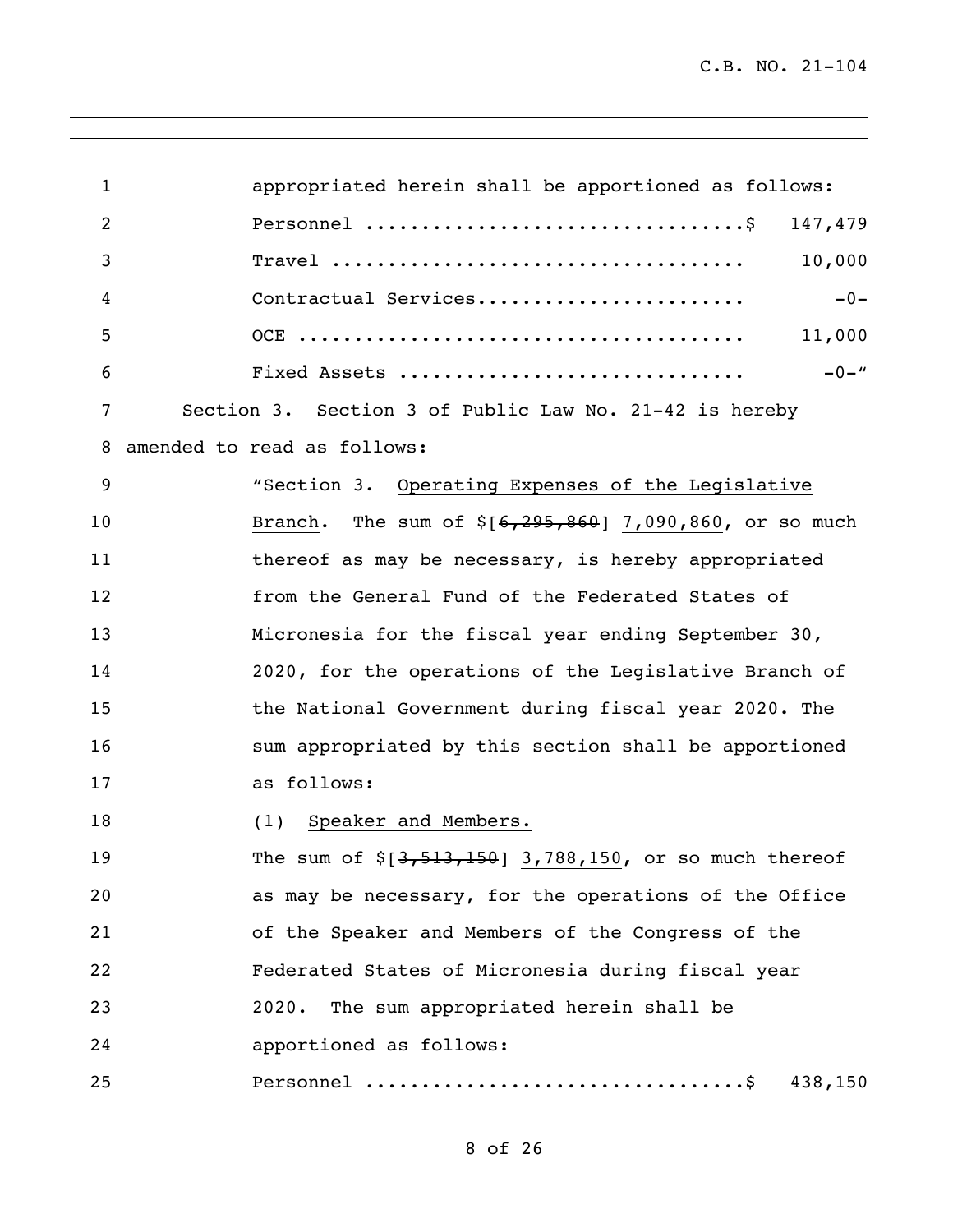| $\mathbf{1}$   | 700,000                                                    |
|----------------|------------------------------------------------------------|
| $\overline{2}$ | Contractual Services, of which up to \$[100,000]           |
| 3              | 300,000 may be used to assist Members and staff            |
| 4              | with current and prior year medical costs, and             |
| 5              | up to $$[20,000]$ 50,000 may be used to pay for            |
| 6              | outstanding prior year obligations. [2,375,000] 2,650,000  |
| 7              | $-0-$                                                      |
| 8              | Fixed Assets<br>$-0-$                                      |
| 9              | Staff Offices.<br>(2)                                      |
| 10             | The sum of $\S[2, 292, 710]$ 2,392,710, or so much thereof |
| 11             | as may be necessary, for the operations of the             |
| 12             | Congress staff offices during fiscal year 2020.<br>The     |
| 13             | sum appropriated herein shall be apportioned as            |
| 14             | follows:                                                   |
| 15             | Personnel \$ 1,211,710                                     |
| 16             | 200,000                                                    |
| 17             | Contractual Services<br>562,000                            |
| 18             | 259,000                                                    |
| 19             | Fixed Assets<br>160,000                                    |
| 20             | Congress Delegation Offices.<br>(3)                        |
| 21             | The sum of $$[490,000]$ 910,000, or so much thereof as     |
| 22             | may be necessary, for the operations of the Congress       |
| 23             | delegation offices during the fiscal year 2020.<br>- Of    |
| 24             | the amounts appropriated for contractual services          |
| 25             | within each Delegation Office, up to a maximum of          |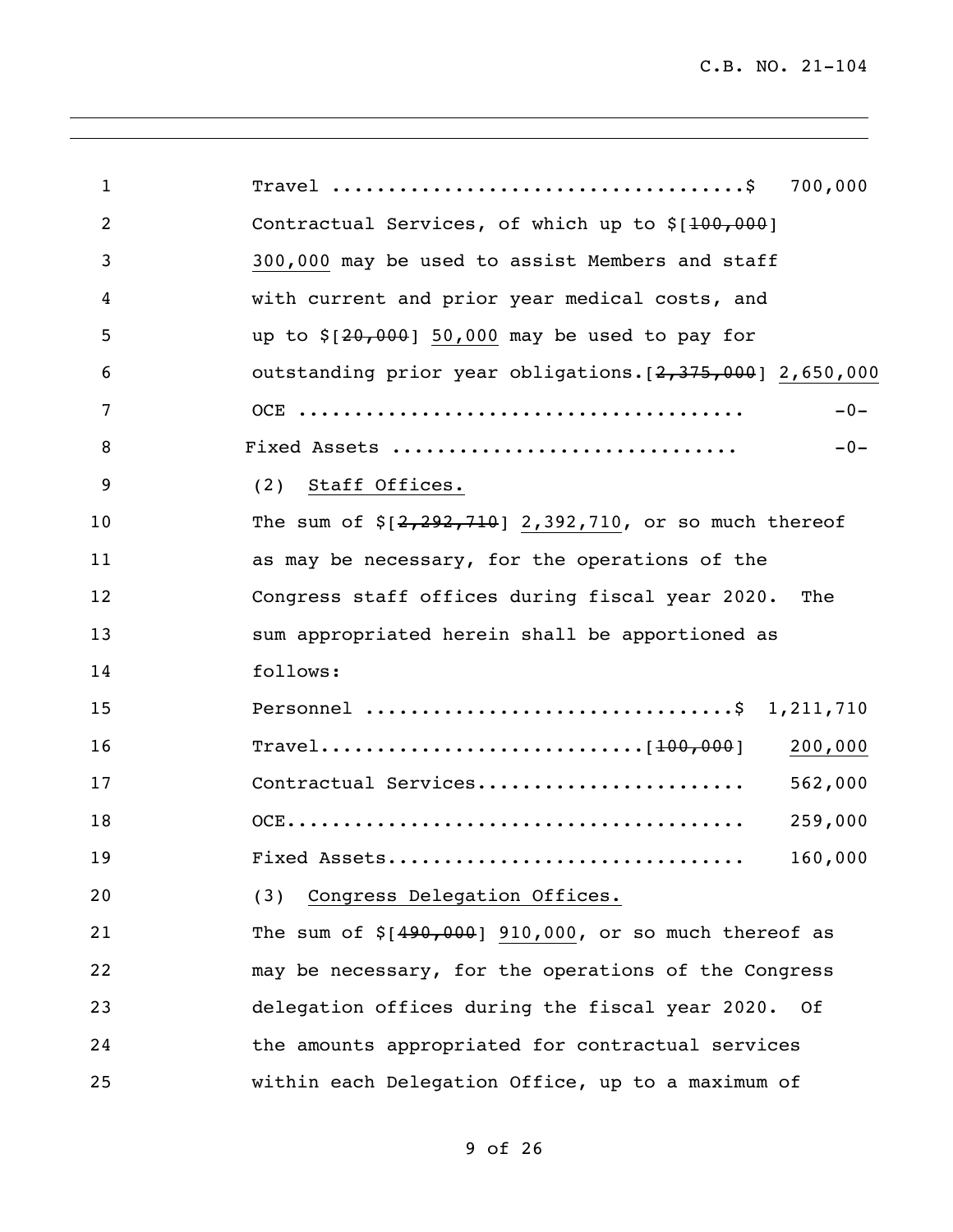| $\mathbf{1}$ | $$[25,000]$ 55,000 per Member, at the Delegation    |
|--------------|-----------------------------------------------------|
| 2            | Offices' discretion, may be used for Representation |
| 3            | including prior year obligations. The sum           |
| 4            | appropriated is apportioned as follows:             |
| 5            | (a) Kosrae Delegation Office                        |
| 6            | Travel  \$<br>$-0-$                                 |
| 7            | Contractual Services $[50,000]$<br>110,000          |
| 8            | OCE<br>20,000                                       |
| 9            | Fixed Assets<br>$-0-$                               |
| 10           | 130,000                                             |
| 11           | (b) Pohnpei Delegation Office                       |
| 12           | Travel<br>10,000                                    |
| 13           | Contractual Services [100,000]<br>220,000           |
| 14           | $OCE$<br>30,000                                     |
| 15           | Fixed Assets<br>$-0-$                               |
| 16           | 260,000                                             |
| 17           | (c) Chuuk Delegation Office                         |
| 18           | Travel<br>$-0-$                                     |
| 19           | Contractual Services [160,000]<br>340,000           |
| 20           | OCE<br>40,000                                       |
| 21           | 10,000<br>Fixed Assets                              |
| 22           | 390,000                                             |
| 23           | (d) Yap Delegation Office                           |
| 24           | Travel<br>10,000                                    |
| 25           | Contractual Services [45,000]<br>105,000            |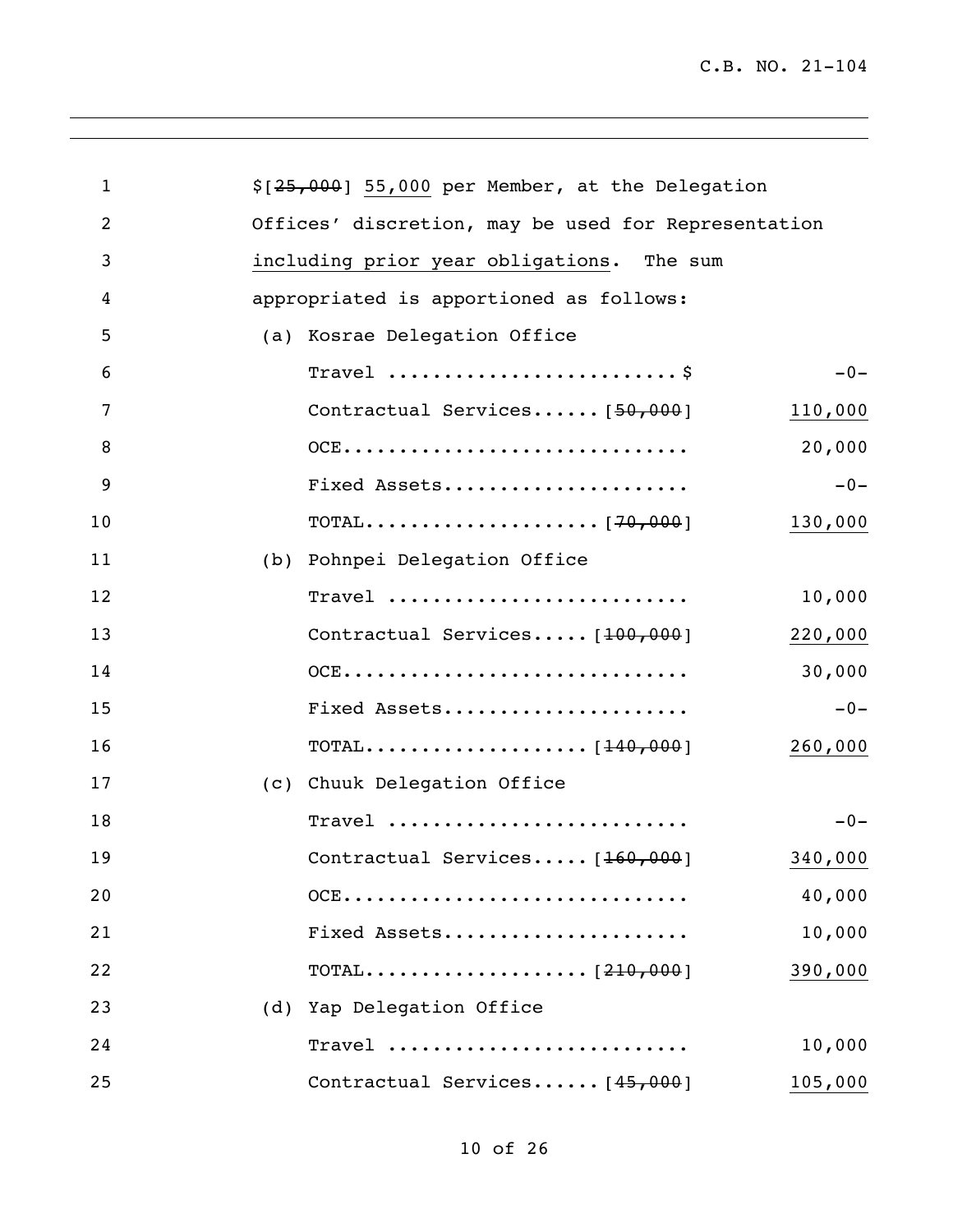| $\mathbf{1}$ | 10,000                                                 |
|--------------|--------------------------------------------------------|
| 2            | Fixed Assets<br>5,000                                  |
| 3            | 130,000"                                               |
| 4            | Section 4. Section 8 of Public Law No. 21-42 is hereby |
| 5            | amended to read as follows:                            |
| 6            | "Section 8. Grants, Subsidies and Contributions.       |
| 7            | The sum of $\S[14, 141, 639]$ 14,983,639, or so much   |
| 8            | thereof as may be necessary, is hereby appropriated    |
| 9            | from the General Fund of the Federated States of       |
| 10           | Micronesia for the fiscal year ending September 30,    |
| 11           | 2020, for the following grants, subsidies and          |
| 12           | contributions during fiscal year 2020. The sum         |
| 13           | appropriated by this section shall be apportioned as   |
| 14           | follows:                                               |
| 15           | (1) Office of the President.                           |
| 16           | (a) Asia Pacific Institute for Broadcasting            |
| 17           | Development (AIBD)\$<br>4,500                          |
| 18           | (b) Asia-Pacific Broadcasting Union<br>800             |
| 19           | (c) Pacific Island News Association<br>350             |
| 20           | 250<br>(d) Asia Pacific Investment                     |
| 21           | (e) Former Presidents' Allowance<br>50,000             |
| 22           | (f). Joint Committee on Compact Review                 |
| 23           | and Planning (JCRP)<br>800,000                         |
| 24           | (2) Department of Foreign Affairs.                     |
| 25           | (a) Pacific Island Forum Secretariat.<br>57,000        |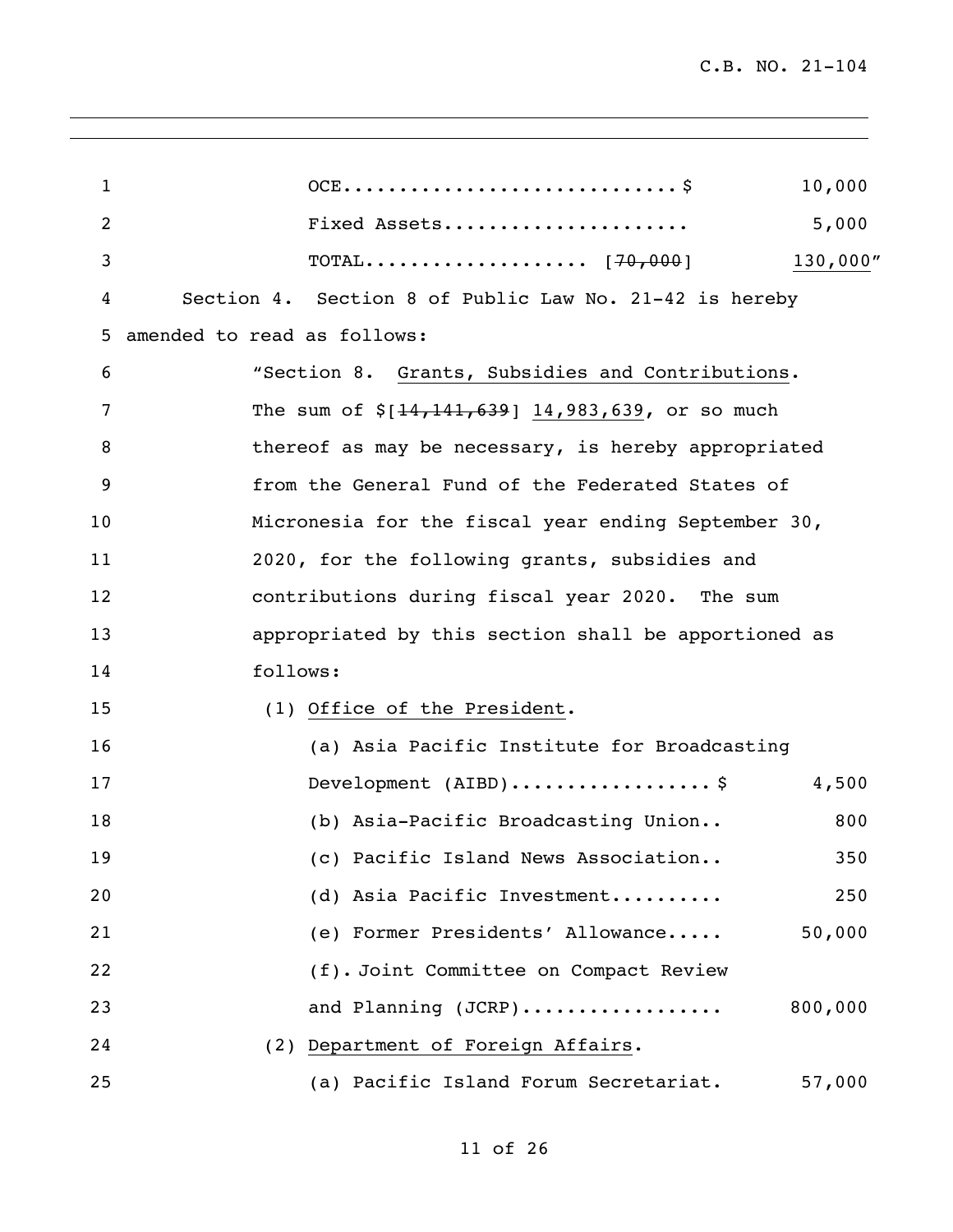| $\mathbf{1}$   | (b) Secretariat of the Pacific Community $$65,000$ |         |
|----------------|----------------------------------------------------|---------|
| $\overline{2}$ | $(c) ESCAP$                                        | 5,000   |
| 3              | (d) UN Membership Fee                              | 50,000  |
| 4              | (e) East-West Center                               | 5,000   |
| 5              | (f) ACP Cotonou Membership Fees                    | 17,000  |
| 6              | (g) SPC Office Rental                              | 29,670  |
| 7              | SIS Program<br>(h)                                 | 10,000  |
| 8              | (i) IOM Membership Fee                             | 600     |
| 9              | $(j)$ SPC Host Grant                               | 20,000  |
| 10             | (k). Differential for foreign currency             |         |
| 11             | adjustment                                         | 1,290   |
| 12             | $(1)$ FSM Day                                      | 20,000  |
| 13             | (m) 2020 Games in Japan - Representation           |         |
| 14             | and Participation (FSM Embassy/Tokyo)              | 30,000  |
| 15             | (3) Department of Finance and Administration       |         |
| 16             | (a) CTA-OCO Membership Fee                         | 14,024  |
| 17             | (b) Maintenance Fee for Financial                  |         |
| 18             | Management Information System (FMIS)               | 55,000  |
| 19             | $(c)$ PITTA $-$ CTA                                | 9,000   |
| 20             | (d) ADB, IMF and Budget, Finance                   |         |
| 21             | Policy Consultations                               | 25,000  |
| 22             | (e) Macro Economist Advisor                        | 200,000 |
| 23             | (f) Global Forum Membership Fee                    | 26,000  |
| 24             | (g) PFTAC Membership Fee                           | 20,000  |
| 25             | (h) CTA Conference                                 | 35,000  |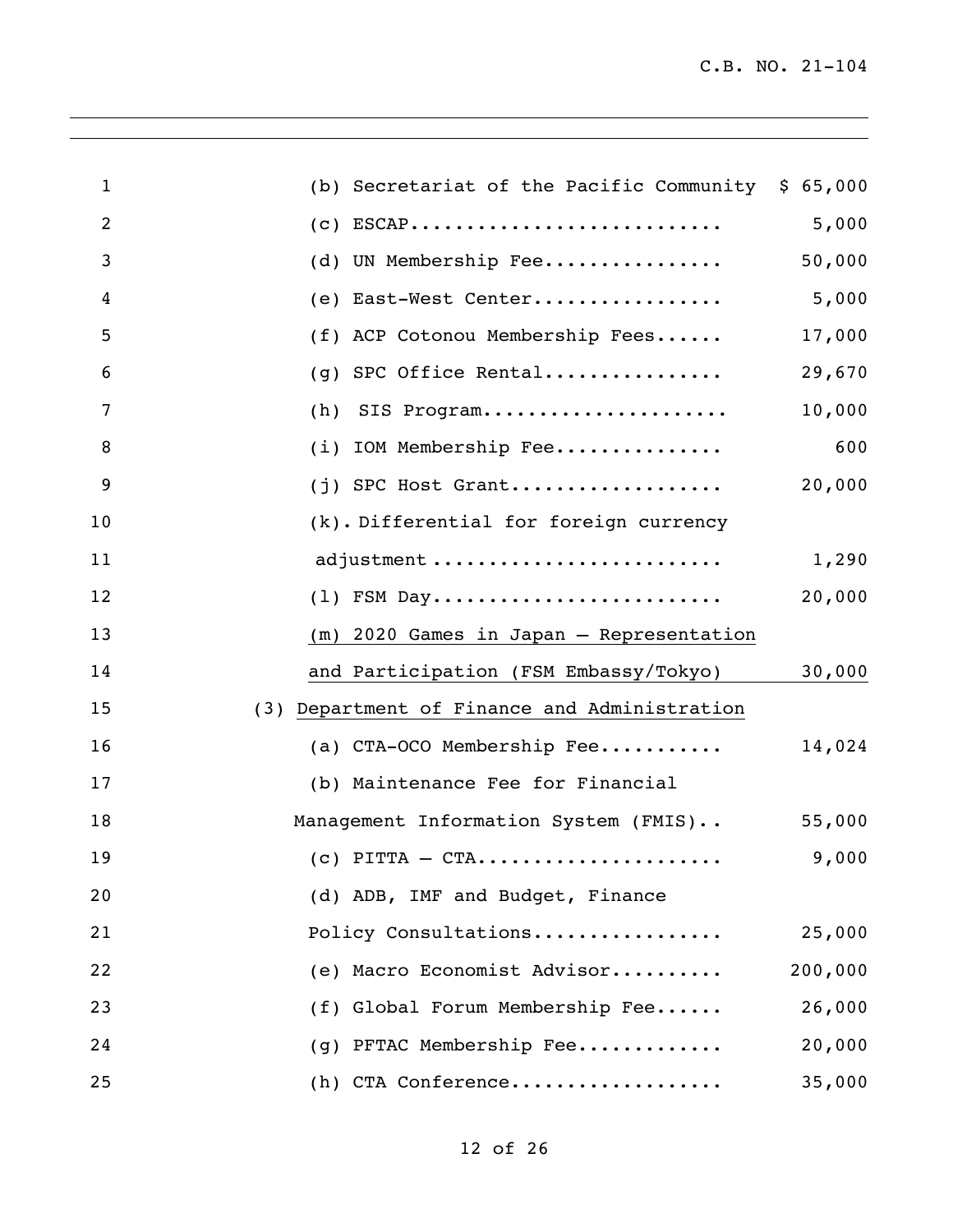| $\mathbf{1}$ | (4) Department of Resources and Development. |        |
|--------------|----------------------------------------------|--------|
| 2            | (a) Pacific Islands Development              |        |
| 3            | Program $(PIDP)$ \$                          | 15,000 |
| 4            | (b) Pacific Asian Travel Association (PATA)  | 6,000  |
| 5            | (c) United Nations Development Program(UNDP) | 30,000 |
| 6            | (d) Food Agriculture Organization (FAO)      | 4,800  |
| 7            | (e) Western Forestry Leadership Coalition.   | 530    |
| 8            | (f) Matching to SPC Projects                 | 60,000 |
| 9            | (g) Micronesian Challenge                    | 10,000 |
| 10           | (h) Micronesian Cruise Association           | 2,500  |
| 11           | (i) South Pacific Tourism Organization       | 8,000  |
| 12           | $(j)$ IRENA                                  | 250    |
| 13           | (k) Micronesia Trade Commission              | 30,000 |
| 14           | (1) Convention on Biological                 |        |
| 15           | Diversity (CBD)                              | 1,000  |
| 16           | $(m)$ IFAD                                   | 500    |
| 17           | (n) UNIDO Membership                         | 1,000  |
| 18           | (o) Micronesia Island Forum Membership       |        |
| 19           |                                              | 15,000 |
| 20           | (5) Department of Health and Social Affairs. |        |
| 21           | $(a)$ UNFPA                                  | 3,000  |
| 22           | (b) WHO                                      | 4,650  |
| 23           | $(c)$ PIHOA                                  | 20,000 |
| 24           | (d) Association of Territorial Health        | 4,000  |
| 25           | (e) Nursing and Medical Licensing            | 60,000 |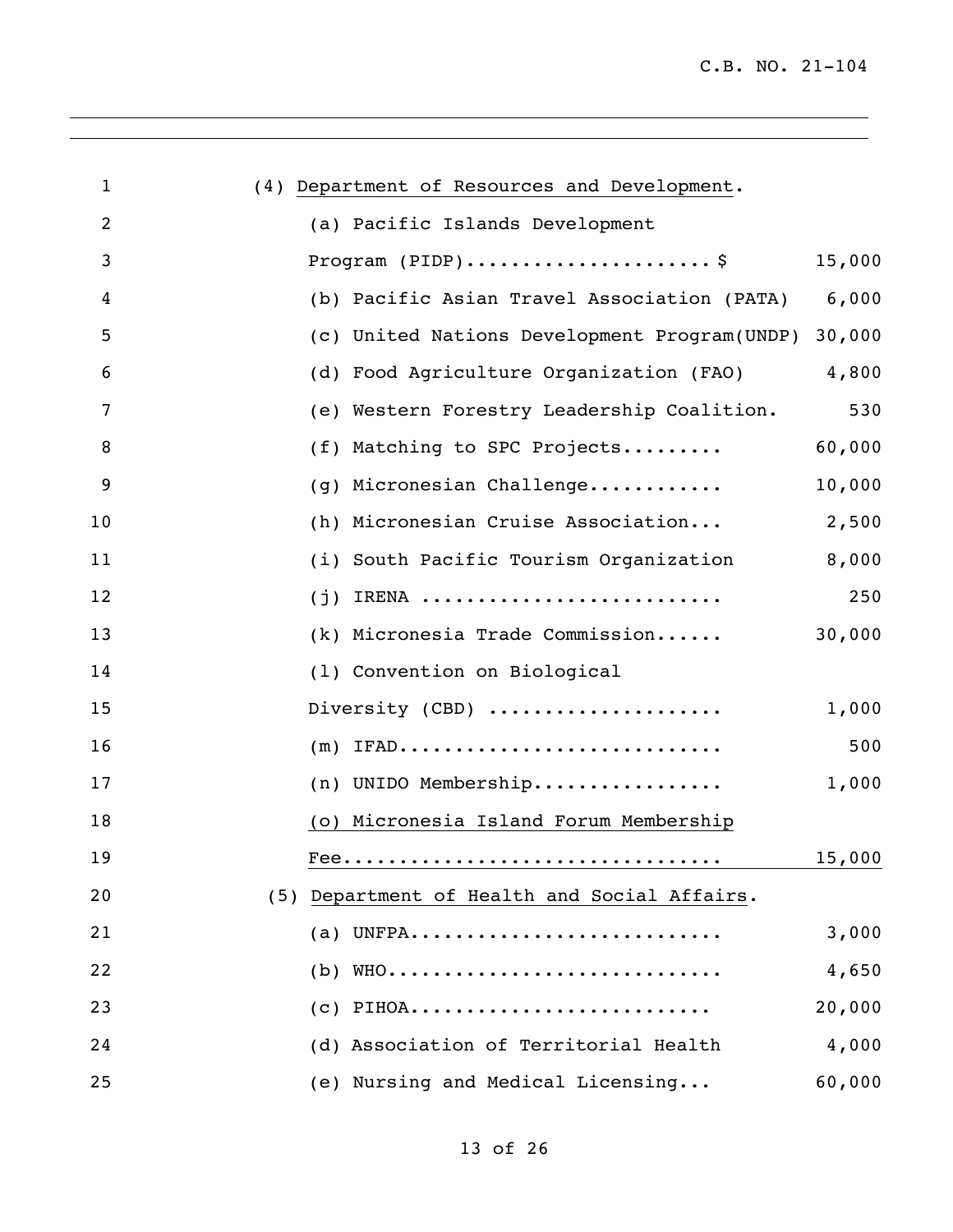| $\mathbf{1}$   | $(f)$ FSM Red Cross\$<br>70,000                         |
|----------------|---------------------------------------------------------|
| $\overline{2}$ | 50,000<br>(g) UNICEF (Vaccine & TB Drugs)               |
| 3              | (h) UN/FSM Women (CEDAW)<br>1,000                       |
| 4              | (i) Drug Quality Testing Project<br>3,000               |
| 5              | (j) National Therapeutics & Standards                   |
| 6              | Committee<br>37,000                                     |
| 7              | $(k)$ Antimicrobial Resistance $(AMR) \ldots$<br>10,000 |
| 8              | (1) FSM Youth Summit<br>50,000                          |
| 9              | 100,000<br>(m) TB & Leprosy - Free Chuuk Project        |
| 10             | (6) Department of Education.                            |
| 11             | 800,000<br>(a) Aid to Non-Public Schools                |
| 12             | (b) Aid to CMI Students<br>40,000                       |
| 13             | (c) Aid to PCC Students<br>100,000                      |
| 14             | (d) National Scholarship<br>3,000,000                   |
| 15             | (e) National Close-Up<br>75,000                         |
| 16             | (f) Merit Scholarship<br>275,000                        |
| 17             | 100,000<br>(g) Aid to FSM Students in Japan             |
| 18             | (h) Caroline College & Pastoral Institute<br>75,000     |
| 19             | (i) Faithwalk Christian College<br>75,000               |
| 20             | (j) Aid to FSM Students in China<br>35,000              |
| 21             | (k) Aid to FSM Students in Fiji<br>35,000               |
| 22             | (7) Department of Transportation, Communications        |
| 23             | and Infrastructure.                                     |
| 24             | (a) Asia Pacific Telecommunity<br>11,000                |
| 25             | (b) International Telecommunication Union<br>20,867     |
|                |                                                         |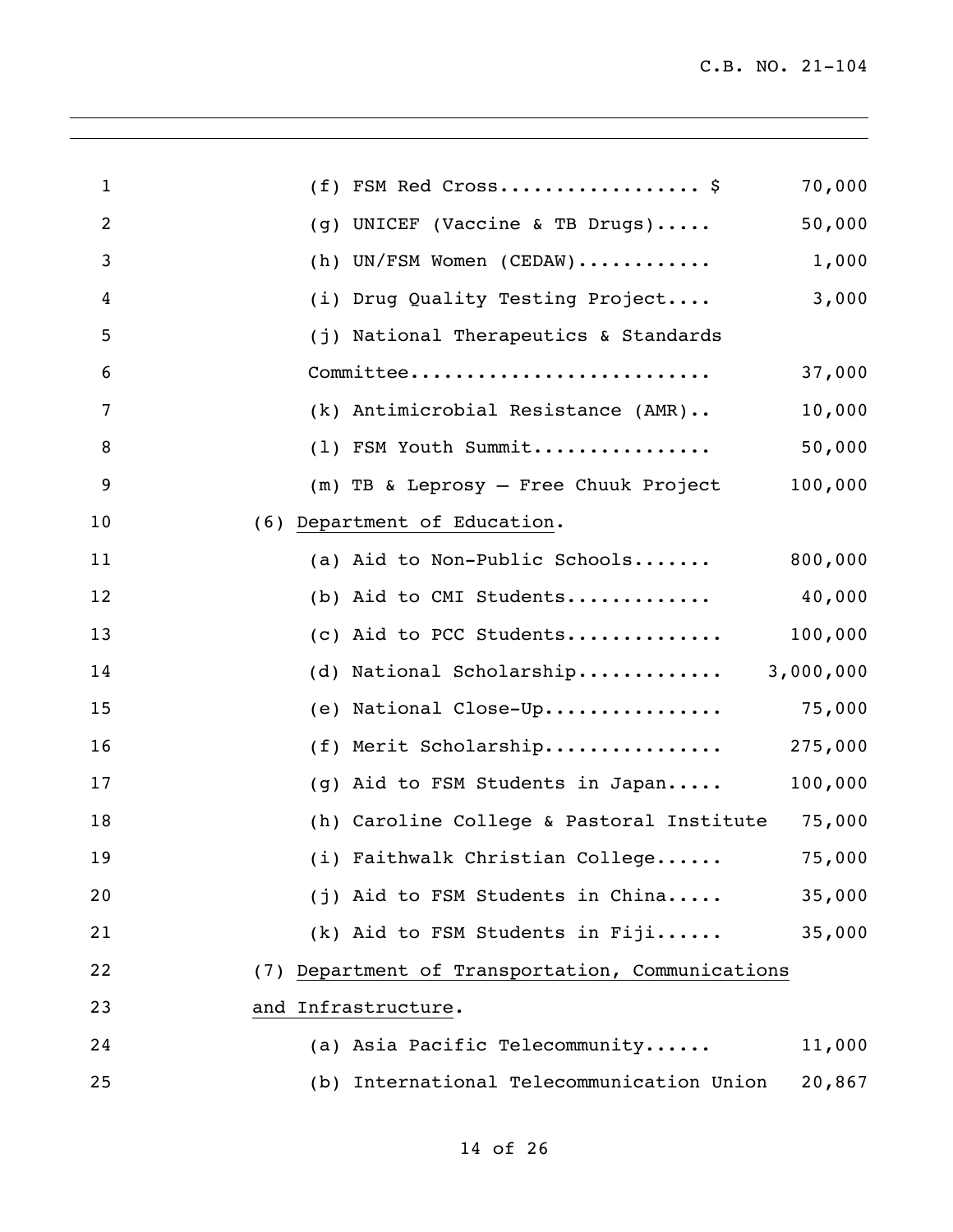| $\mathbf{1}$   | 28,050                                                |
|----------------|-------------------------------------------------------|
| $\overline{2}$ | (d) FSM Capital Energy<br>600,000                     |
| 3              | (e) Micronesian Shipping Commission 25,000            |
| 4              | (f) Fuel and Provisions for Caroline                  |
| 5              | Voyager and Navigator 1,345,830                       |
| 6              | (g) MS Navigator - Repair services 100,000            |
| 7              | (8) Department of Justice.                            |
| 8              | (a) States Joint Law Enforcement: Kosrae. 75,000      |
| 9              | (b) States Joint Law Enforcement: Pohnpei 200,000     |
| 10             | (c) States Joint Law Enforcement: Chuuk, of           |
| 11             | which \$80,000 shall be used to purchase two          |
| 12             | vehicles for Chuuk State Police and two               |
| 13             | vehicles for Municipal Police<br>200,000              |
| 14             | (d). States Joint Law Enforcement: Yap 75,000         |
| 15             | (e) Police Academy<br>200,000                         |
| 16             | (f) Fuel Subsidy<br>200,000                           |
| 17             | 33,966                                                |
| 18             | (h) Patrol Boats - Replenishment for                  |
| 19             | unplanned search and rescue and outreach              |
| 20             | trips, and additional funding for                     |
| 21             | administrative and humanitarian assistance<br>300,000 |
| 22             | (i) Reimbursement for investigation and               |
| 23             | 210,000<br>prosecution to support Yap State           |
| 24             | (j) Interpol membership and activities<br>30,000      |
| 25             | (9) Department of Environment, Climate Change and     |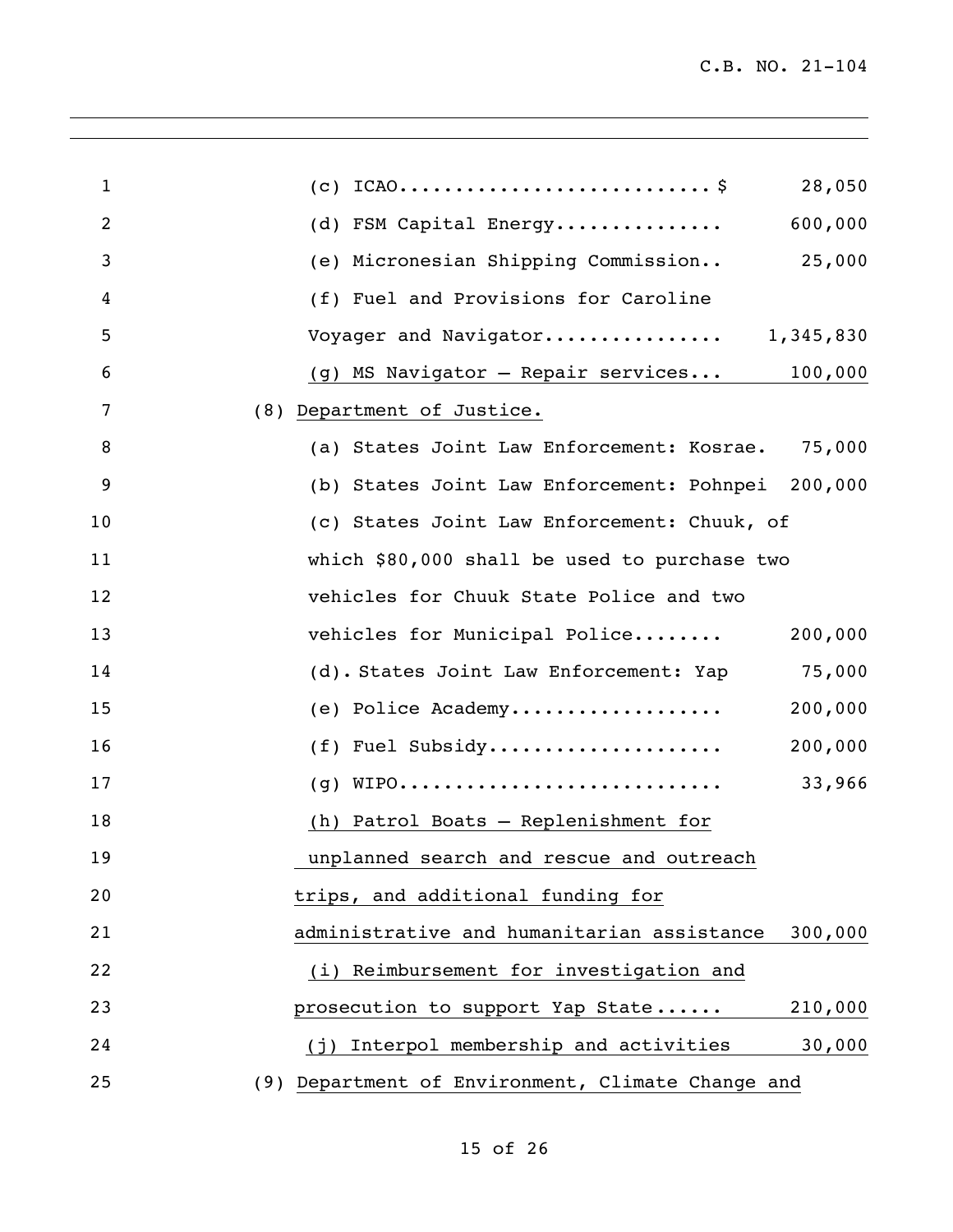| $\mathbf{1}$   | Emergency Management                                                        |        |
|----------------|-----------------------------------------------------------------------------|--------|
| $\overline{2}$ |                                                                             | 835    |
| 3              | $(b)$ UNFCCC                                                                | 325    |
| 4              | $(c)$ UNCCD                                                                 | 195    |
| 5              | (d) SPREP Membership                                                        | 10,768 |
| 6              | (e) Waigani Convention                                                      | 1,190  |
| 7              | (f) SPREP-Noumea Convention                                                 | 1,764  |
| 8              | (g) Earth Day Activities                                                    | 15,000 |
| 9              | (h) 7th Bi-Annual Environment Conference                                    | 20,000 |
| 10             | (i) Basel Convention                                                        | 197    |
| 11             | (j) Kyoto Protocol                                                          | 484    |
| 12             | (k) WMO Membership                                                          | 15,000 |
| 13             | (10) Office of National Archives, Culture and                               |        |
| 14             | Historic Preservation                                                       |        |
| 15             | (a) UNESCO                                                                  | 4,000  |
| 16             | $(b)$ NCSHPO                                                                | 2,760  |
| 17             | $(c)$ PARBICA                                                               | 100    |
| 18             | $(d)$ PIALA                                                                 | 100    |
| 19             | (e) $WHC \dots \dots \dots \dots \dots \dots \dots \dots \dots \dots \dots$ | 54     |
| 20             | $(f)$ Library Fee                                                           | 50     |
| 21             | (11) Office of the National Public Auditor                                  |        |
| 22             | (a) APIPA - Staff Development and                                           |        |
| 23             | Membership Fee                                                              | 1,750  |
| 24             | (b) PASAI - Staff Development and                                           |        |
| 25             | Membership Fee                                                              | 15,000 |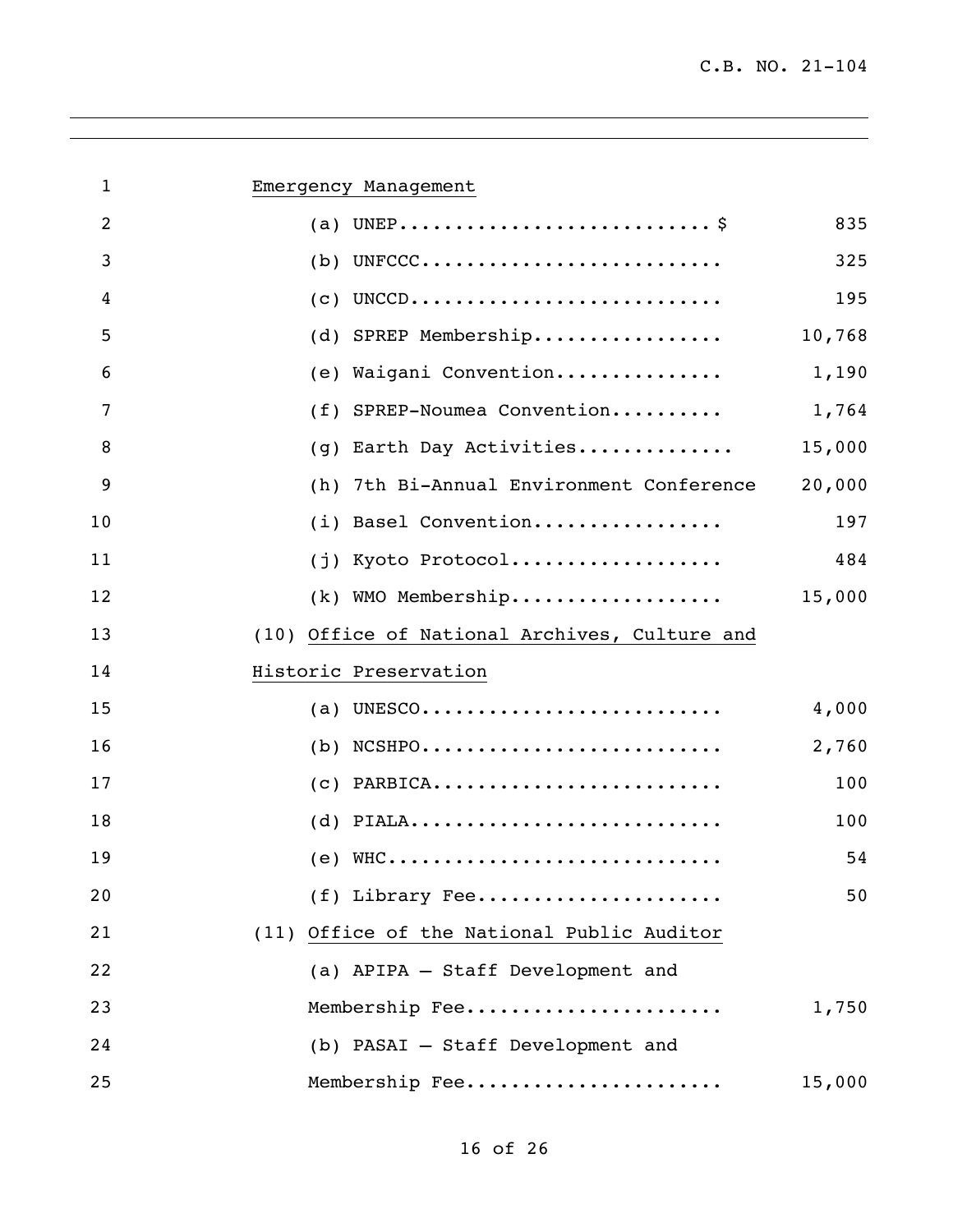| $\mathbf{1}$   | (c) 2020 Conference - Staff Development                |
|----------------|--------------------------------------------------------|
| $\overline{2}$ | and Membership Fee\$<br>29,000                         |
| 3              | Congress of the Federated States of Micronesia<br>(12) |
| 4              | 100,000<br>(a) IPU Conferences                         |
| 5              | (b) Climate Change Conferences<br>50,000               |
| 6              | $(C)$ ACP<br>30,000                                    |
| 7              | $(d)$ APPF<br>50,000                                   |
| 8              | (e) Staff Upgrade<br>25,000                            |
| 9              | (f) World Bank-IMF Annual Meeting<br>50,000            |
| 10             | (g) MRA Conference in Japan<br>30,000                  |
| 11             | (h) Fisheries Meetings<br>30,000                       |
| 12             | (i) IPU Annual Dues<br>12,500                          |
| 13             | (j) COFA Alliance National Network (CANN).<br>25,000   |
| 14             | (k) Travel to Investment Advisor (Wilshire)<br>70,000  |
| 15             | 25,000<br>(1) Compact Historical Project               |
| 16             | (m) [National Olympic Committee - Olympic              |
| 17             | Qualifiers and   Assistance for                        |
| 18             | Jennifer Chieng/Olympic Training [70,000]<br>25,000    |
| 19             | (n) Micronesia Productions<br>70,000                   |
| 20             | (o) Prior and current year Member and staff            |
| 21             | 62,000                                                 |
| 22             | (13) Other Grants, Subsidies and Contributions.        |
| 23             | 5,000<br>(a) COM Board Meeting                         |
| 24             | (b) COM-FSM Treaty Obligation<br>25,000                |
| 25             | (c) FSM Social Security Administration<br>1,000,000    |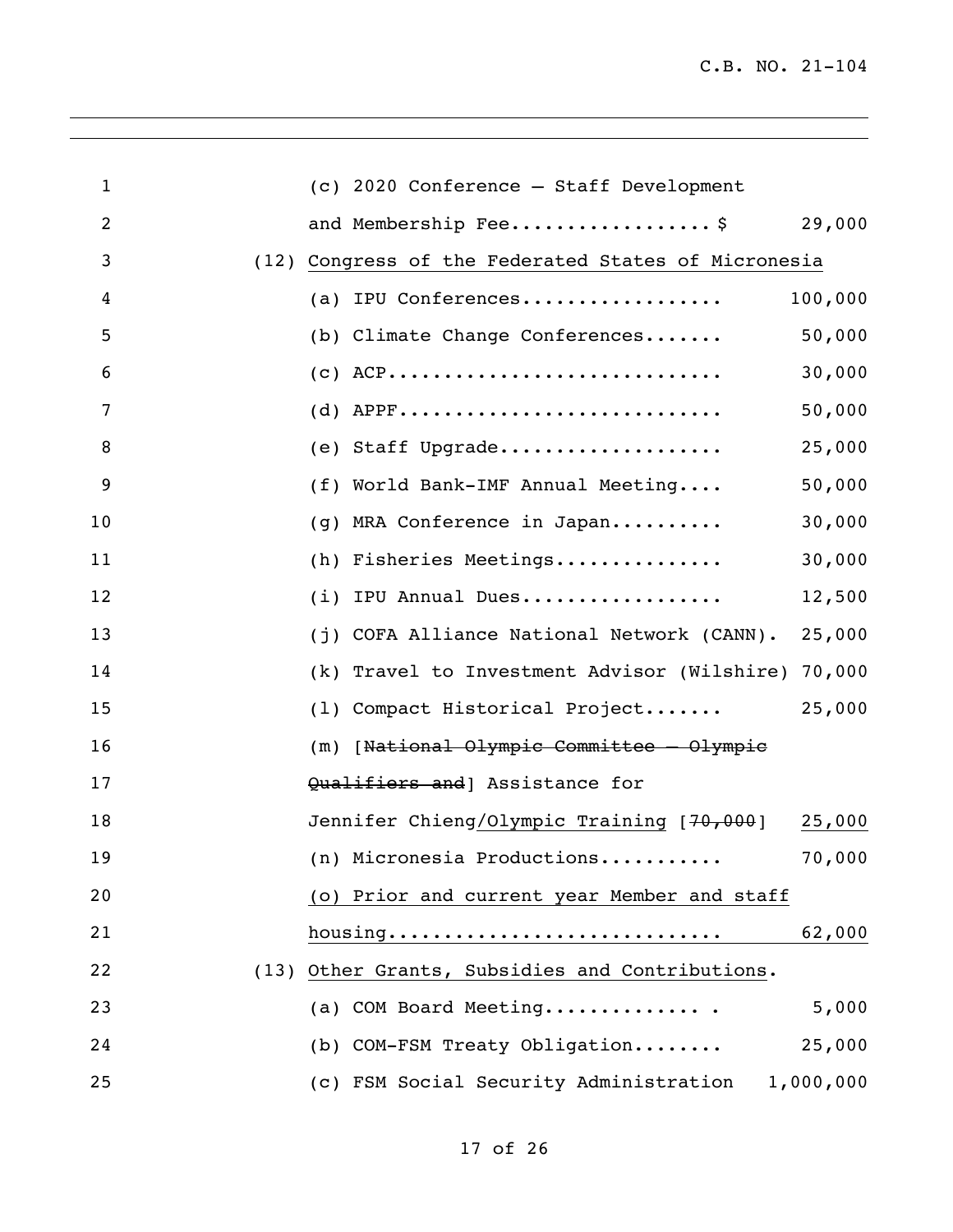| $\mathbf{1}$   | (d) State Judiciaries: Kosrae \$                       | 40,000  |
|----------------|--------------------------------------------------------|---------|
| $\overline{2}$ | (e) State Judiciaries: Pohnpei                         | 60,000  |
| 3              | (f) State Judiciaries: Chuuk                           | 110,000 |
| 4              | (g) State Judiciaries: Yap                             | 40,000  |
| 5              | (h) National Law Day                                   | 50,000  |
| 6              | (i) Micronesian Legal Services                         |         |
| 7              | Corporation (MLSC)                                     | 250,000 |
| 8              | (j) NORMA - Forum Fisheries Agency (FFA) 62,638        |         |
| 9              | (k). NORMA - WCPFC Tuna Commission Fee                 | 257,284 |
| 10             | (1) Independence Day Activities                        | 50,000  |
| 11             | (m) MLFC Loan Payment                                  | 260,000 |
| 12             | (n) Single Audit Fee (FY 2019)                         | 460,000 |
| 13             | (o) Staff Housing                                      | 660,000 |
| 14             | (p) Recruitment and Repatriation                       | 223,218 |
| 15             | (q) Legal and Advocacy Services in                     |         |
| 16             | Washington D.C. $(A\&P)$ $[105,000]$                   | $-0-$   |
| 17             | (r) Pacific Missionary Aviation - Subsidy 100,000      |         |
| 18             | (s) Caroline Island Air - Subsidy to                   |         |
| 19             | assist with insurance costs                            | 100,000 |
| 20             | (t) National Olympic Committee - Olympic               |         |
| 21             | Qualifiers and Coaching                                | 45,000" |
| 22             | Section 5. Section 9 of Public Law No. 21-42 is hereby |         |
| 23             | amended to read as follows:                            |         |
| 24             | "Section 9. Capital and Human Resources Development.   |         |
| 25             | The sum of $$[12,066,423]$ 12,416,423, or so much      |         |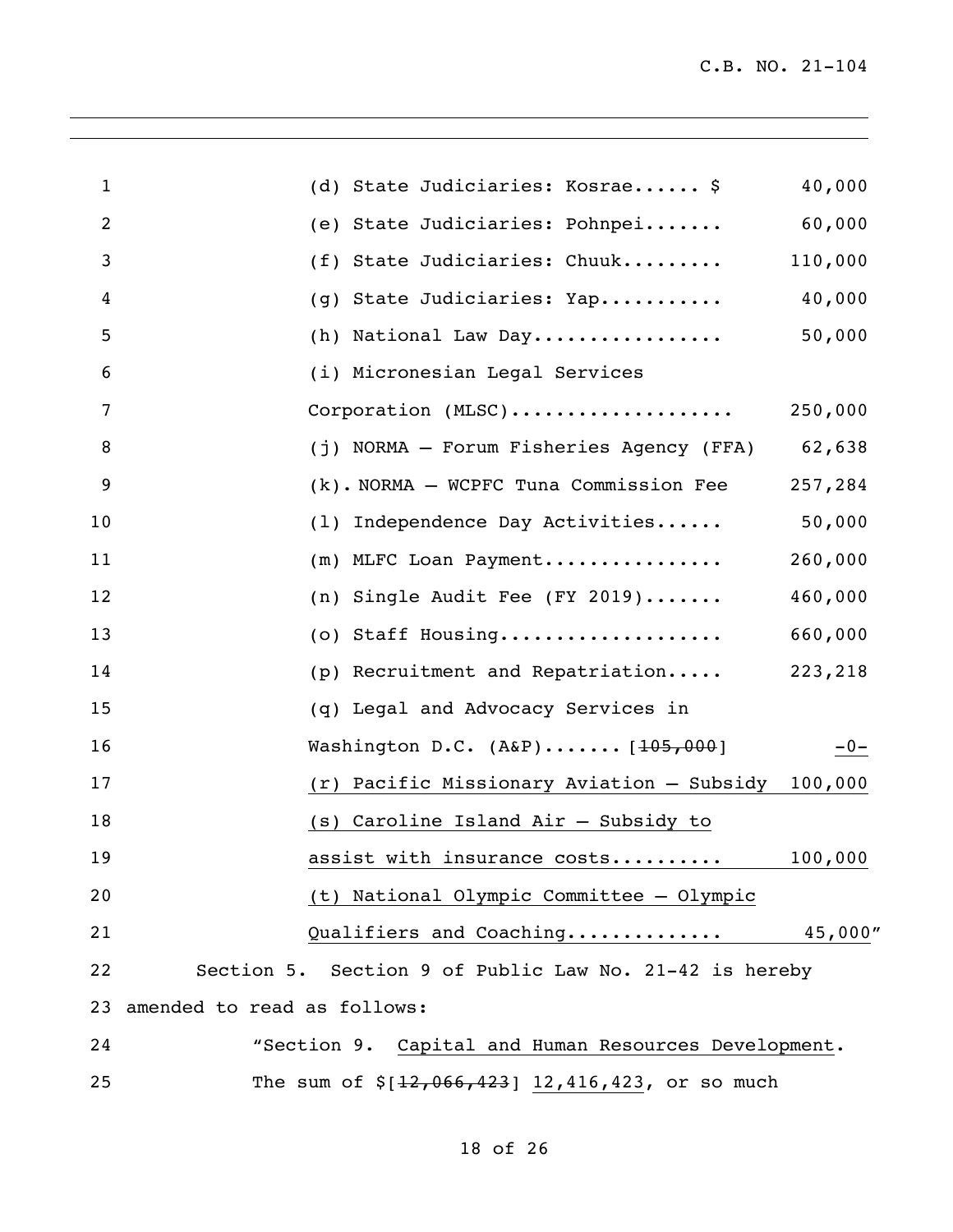| $\mathbf{1}$   | thereof as may be necessary, is hereby appropriated      |
|----------------|----------------------------------------------------------|
| $\overline{2}$ | from the General Fund of the Federated States of         |
| 3              | Micronesia for the fiscal year ending September 30,      |
| 4              | 2020, for the following capital improvements,            |
| 5              | development programs, and projects and human resources   |
| 6              | development. Of the total amount of funds                |
| 7              | appropriated herein, \$1,246,022 shall be deemed to      |
| 8              | come from funds available under the Supplemental         |
| 9              | Education Grant and $$1,000,000$ shall be deemed to come |
| 10             | from funds available under the Compact Sector Grants.    |
| 11             | The sum appropriated by this section shall be            |
| 12             | apportioned as follows:                                  |
| 13             | (1) College of Micronesia - FSM.                         |
| 14             | (a) College of Micronesia-FSM $\frac{1}{2}$ 4,050,000    |
| 15             | (b) FSM Fisheries and Maritime                           |
| 16             | Institute (FMI)<br>875,611                               |
| 17             | (c) College of Micronesia-FSM                            |
| 18             | SEG Funding<br>689,948                                   |
| 19             | 300,000<br>(d) COM-FSM Endowment Fund                    |
| 20             | (2) Department of Finance and Administration             |
| 21             | 40,000<br>(a) FSM Warehouse Lease and Maintenance        |
| 22             | 15,000<br>(b) PCD Awareness and Training                 |
| 23             | (3) Department of Resources and Development              |
| 24             | $-0-$<br>(a) R&D SNLC                                    |
| 25             | (b) Enhancing Tourism: Kosrae subsidy                    |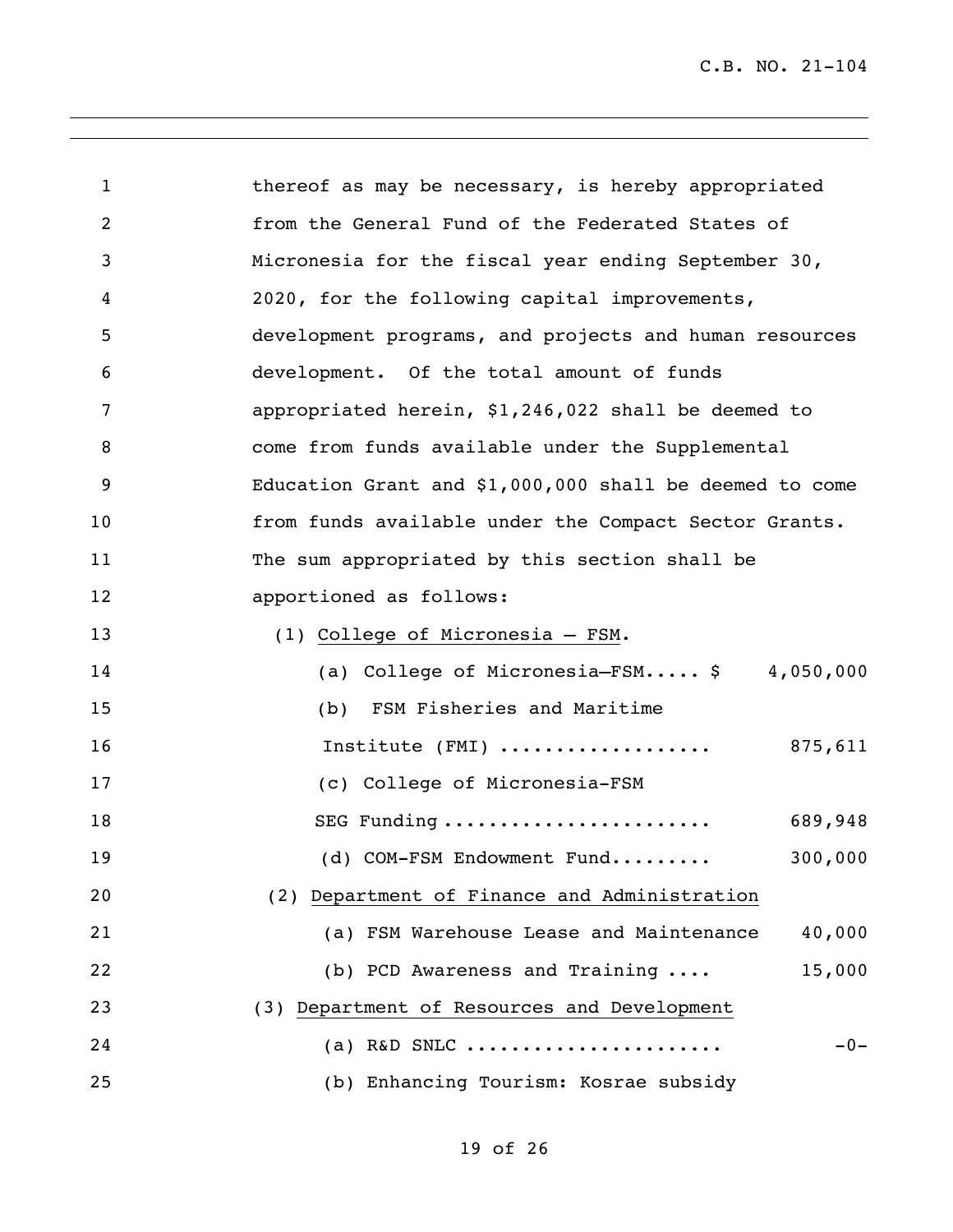| $\mathbf{1}$   | to the Office of the Governor of the State       |
|----------------|--------------------------------------------------|
| $\overline{2}$ | of Kosrae; PROVIDED THAT, no funds shall         |
| 3              | be used for travel expenses \$<br>250,000        |
| 4              | 500,000<br>(c) Enhancing Tourism: Pohnpei        |
| 5              | (d) Enhancing Tourism: Chuuk - to be             |
| 6              | 500,000<br>apportioned as follows:               |
| 7              | Chuuk Visitor's Bureau  120,000<br>(1)           |
| 8              | (2) Environmental Protection                     |
| 9              | Agency - Solid Waste Program 120,000             |
| 10             | (3) Department of Agriculture -                  |
| 11             | Forestry & Conservation 100,000                  |
| 12             |                                                  |
| 13             | $(5)$ Chuuk Women's Council $(CWC)$ 30,000       |
| 14             | (6) Chuuk Public Health - non-                   |
| 15             | communicable disease (NDC) prevention,           |
| 16             | 30,000<br>education and outreach                 |
| 17             | (e) Enhancing Tourism: Yap-to be used            |
| 18             | for Yap Stone Money Banks and Paths, Yap         |
| 19             | Historical Sites, and other land-based           |
| 20             | tourism development projects; PROVIDED           |
| 21             | THAT, no funds shall be used for travel          |
| 22             | expenses and no funds shall be expended          |
| 23             | until there is an Official Tourism Plan          |
| 24             | in place<br>250,000                              |
| 25             | (4) Department of Transportation, Communications |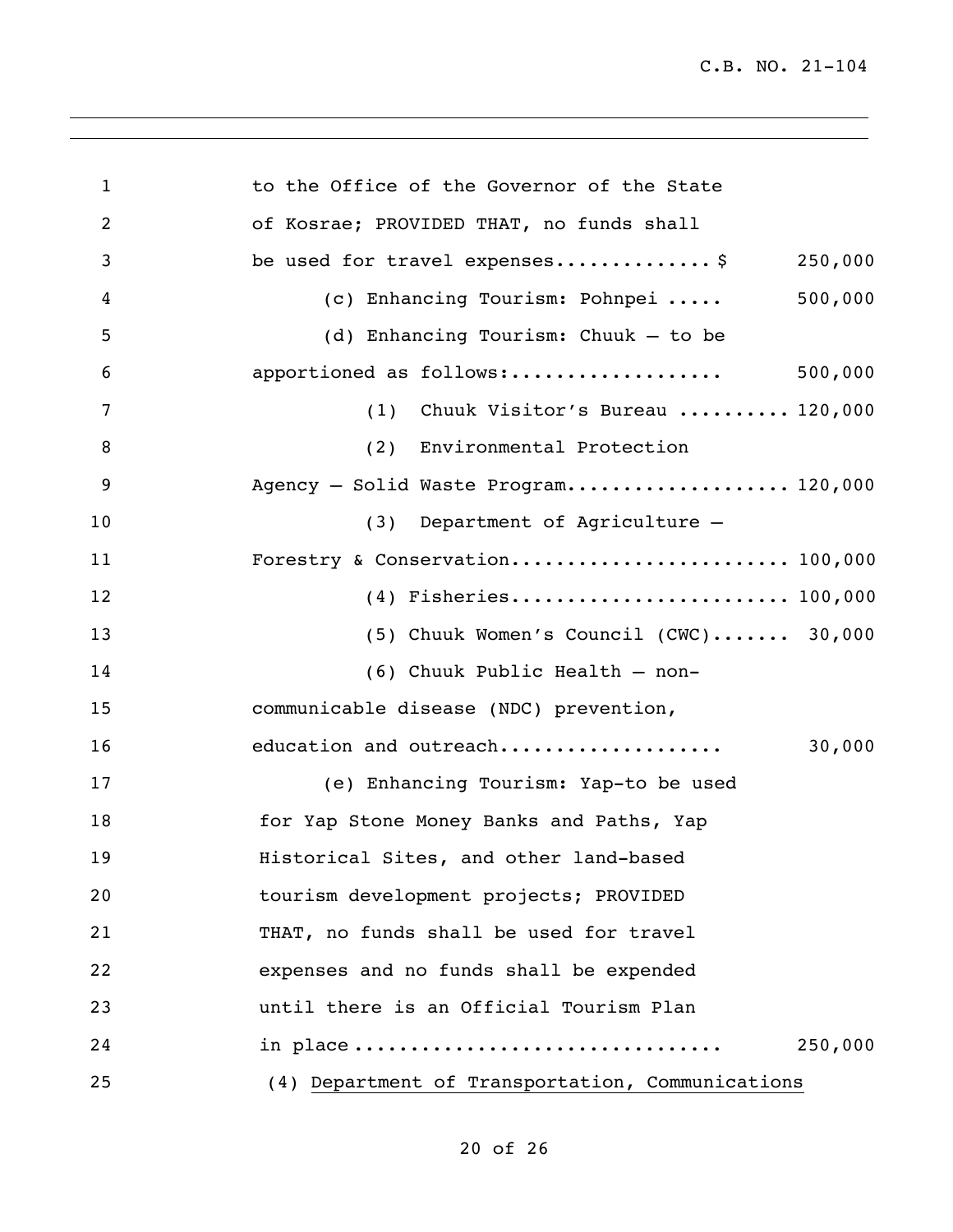| $\mathbf{1}$   | and Infrastructure                                |
|----------------|---------------------------------------------------|
| $\overline{2}$ | (a) Operation and Dry-Docking                     |
| 3              | of Caroline Voyager and Navigator\$ 1,500,000     |
| 4              | FSM National Government Computer<br>(b)           |
| 5              | 277,420                                           |
| 6              | (5) Department of Justice                         |
| 7              | (a) Anti-Human Trafficking Enforcement,           |
| 8              | Campaign, and Investigation 125,000               |
| 9              | (b) Victim Shelter and Services<br>100,000        |
| 10             | (c) Boat Maintenance<br>125,000                   |
| 11             | Department of Environment, Climate Change<br>(6)  |
| 12             | and Emergency Management                          |
| 13             | (a) National & State Table Top Exercise<br>30,000 |
| 14             | (b) Outer Island Trip Assessment -                |
| 15             | Climate Change & Disaster Risk Management80,000   |
| 16             | (c) National Joint Platform for                   |
| 17             | Environment & Risk Resilience<br>20,000           |
| 18             | (d) International Day for Disaster                |
| 19             | Reduction<br>12,000                               |
| 20             | (e) Training & Maintenance for Radio              |
| 21             | Communications<br>14,000                          |
| 22             | (f) Fostering Sustainable Solid Waste             |
| 23             | Management Systems in FSM<br>165,000              |
| 24             | (7) National Election Commission Office           |
| 25             | (a) Voter ID Card and New Voter                   |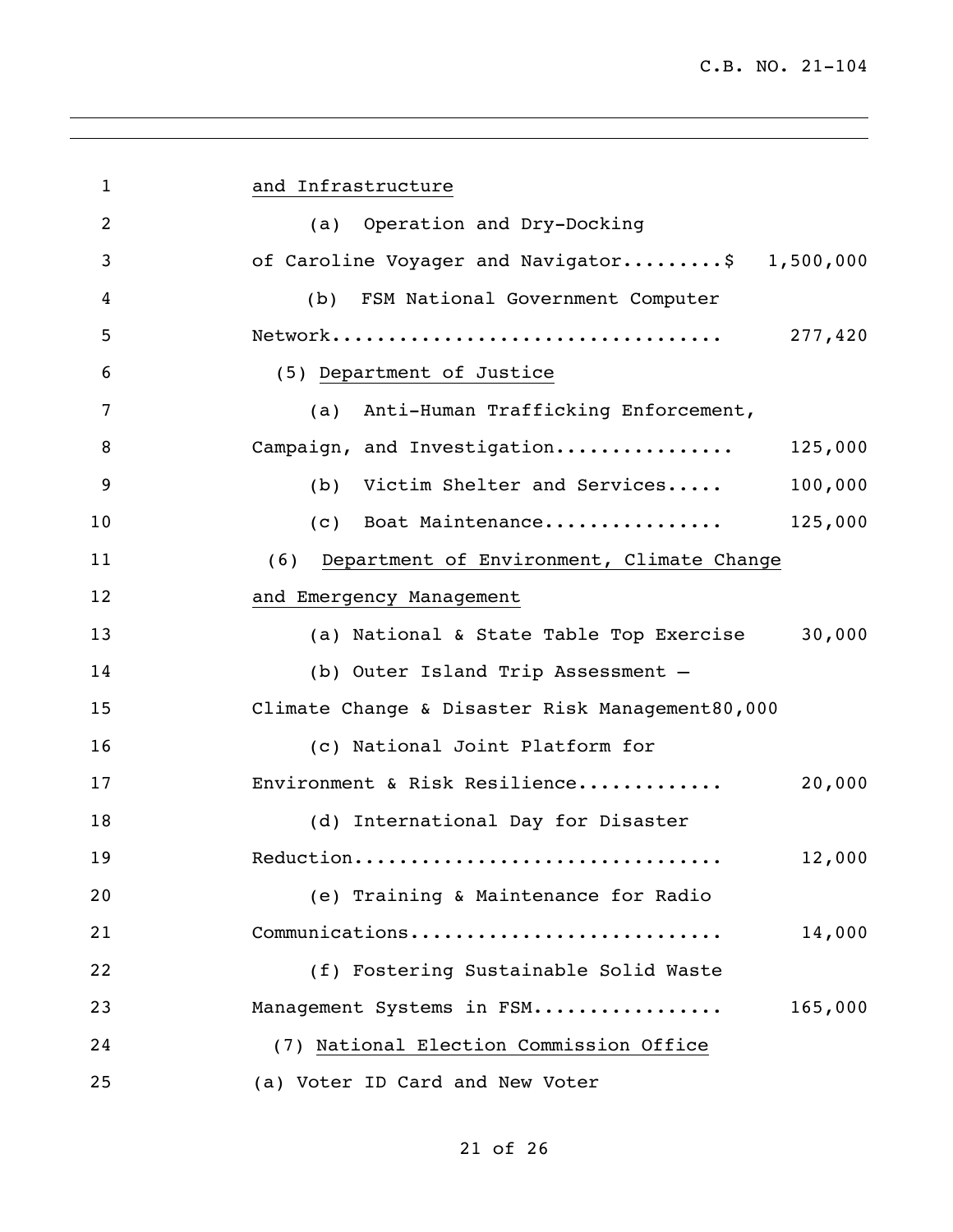| $\mathbf{1}$ | Registration Project\$                              | $-0-$ |
|--------------|-----------------------------------------------------|-------|
| 2            | (8)<br>Department of Health and Social Affairs      |       |
| 3            | (a) MOE-BHWP Med<br>22,200                          |       |
| 4            | 50,000<br>(b) Electronic Record System              |       |
| 5            | (c) Rheumatic Heart Program<br>120,000              |       |
| 6            | (d) Medical Specialist Team<br>195,000              |       |
| 7            | (e) National Women Council<br>50,000                |       |
| 8            | 50,000<br>(f) Vector Surveillance & Control Program |       |
| 9            | (10) Department of Education                        |       |
| 10           | (a) NDOE Year 3 Project $(SEG)$<br>556,074          |       |
| 11           | (b) School Accreditation<br>250,000                 |       |
| 12           | 168,000<br>(c) Teacher Certification Project        |       |
| 13           | (d) Literacy Intervention for FSM                   |       |
| 14           | Leaders of Tomorrow (LIFT) 181,170                  |       |
| 15           | (e) Development of Science Student                  |       |
| 16           | Learning Outcomes (SLOs)<br>250,000                 |       |
| 17           | $(11)$ NORMA                                        |       |
| 18           | (a) Commemoration of World Tuna Day 2020<br>25,000  |       |
| 19           | (b) FFC Meetings<br>80,000                          |       |
| 20           | (12) Other Capital and Human Resources Development  |       |
| 21           | (a) Capital Improvement Projects                    | $-0-$ |
| 22           | (b) Design and Construction of                      |       |
| 23           | Veterans Memorial<br>150,000                        |       |
| 24           | (c) Conservation Society in each state to be        |       |
| 25           | apportioned as follows:<br>100,000                  |       |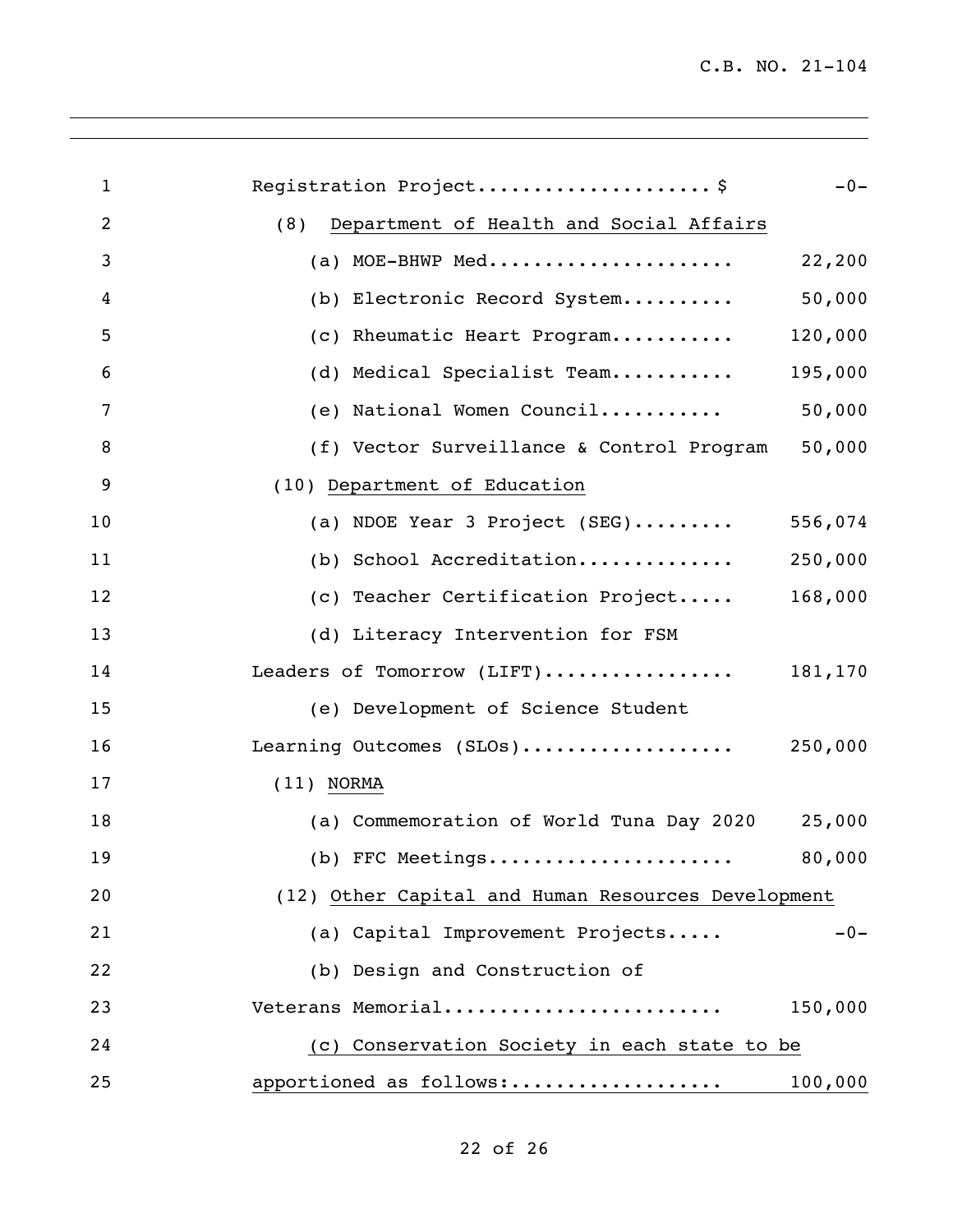| $\mathbf 1$ | $(1)$ Kosrae 25,000                                     |
|-------------|---------------------------------------------------------|
| 2           | (2) Pohnpei  25,000                                     |
| 3           | $(3)$ Chuuk  25,000                                     |
| 4           | $(4)$ Yap  25,000                                       |
| 5           | (d) 2020 Constitutional Convention                      |
| 6           | Convening and Election Expenses 250,000"                |
| 7           | Section 6. Section 12 of Public Law No. 21-42 is hereby |
| 8           | amended to read as follows:                             |
| 9           | "Section 12. Allotment and Management of Funds and      |
| 10          | Lapse Dates.                                            |
| 11          | (1) General provisions.                                 |
| 12          | (a) All funds appropriated by this act shall be         |
| 13          | allotted, managed, administered and accounted for in    |
| 14          | accordance with applicable law, including, but not      |
| 15          | limited to, the Financial Management Act of 1979.       |
| 16          | (b) The allottees shall be responsible for              |
| 17          | ensuring that these funds, or so much thereof as may    |
| 18          | be necessary, are used solely for the purposes          |
| 19          | specified in this act, and that no obligations are      |
| 20          | incurred in excess of the sums appropriated.            |
| 21          | (2) Allottees. The allottees of the funds               |
| 22          | appropriated by this act are as follows:                |
| 23          | (a) Section 2 - the allottee of these funds shall       |
| 24          | be the President of the Federated States of             |
| 25          | Micronesia;                                             |

## of 26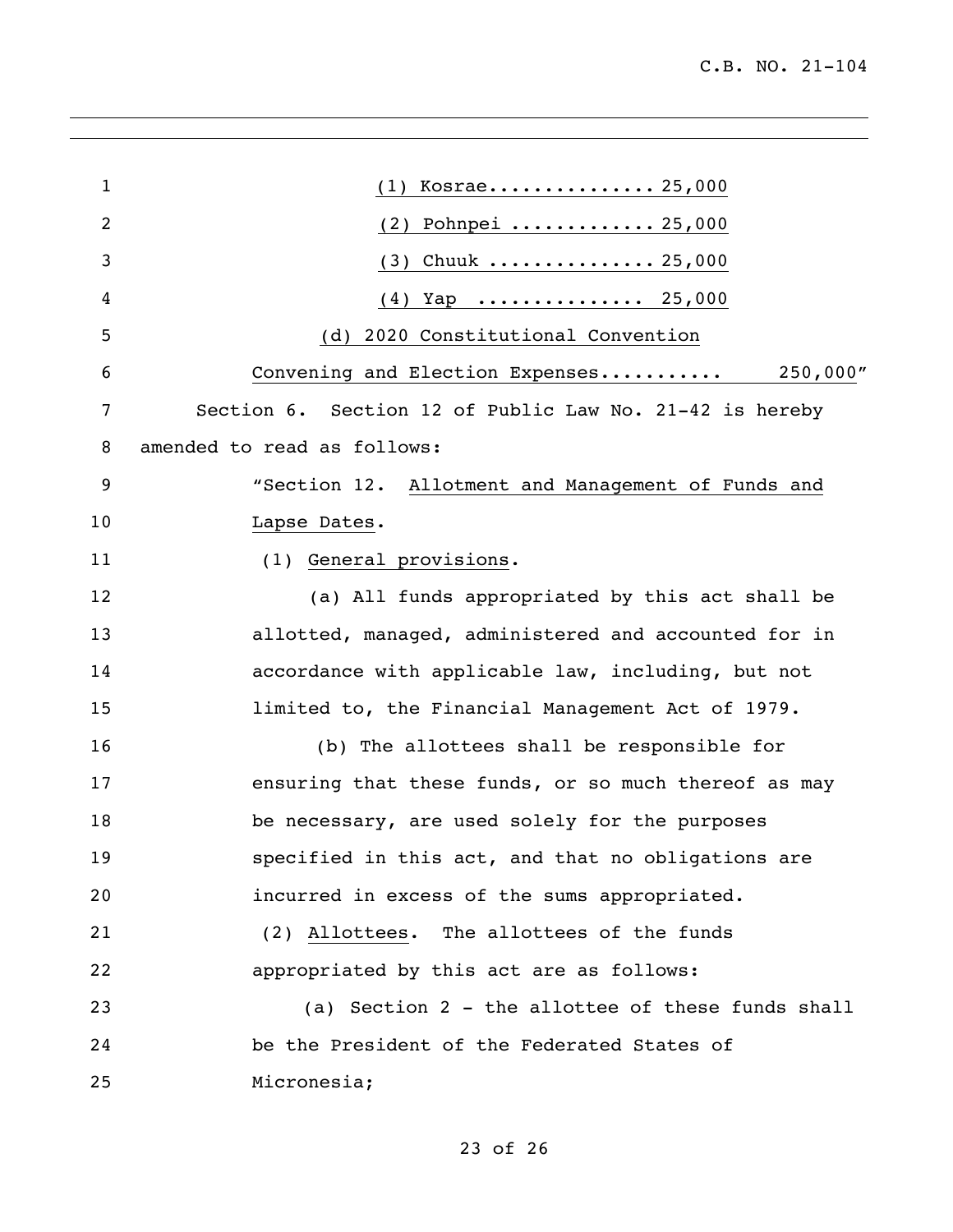(b) Section 3 - the allottee of these funds shall be the Speaker of the Congress of the Federated States of Micronesia; (c) Section 4 – the allottee of these funds shall be the Chief Justice of the Supreme Court of the Federated States of Micronesia; (d) Section 5 – the allottee of these funds shall be the Public Auditor of the Federated States of Micronesia; (e) Sections 6 through 9 - the allottee of these funds shall be the President of the Federated States of Micronesia; PROVIDED, HOWEVER, that for the following subsections of sections 8 through 9 of this act: 15 (i) Sections  $8(1)(f)$  and  $8(13)(q)$  – the allottee of these funds shall be the Chair of the 17 Joint Committee on Compact Review and Planning; 18 (ii) Section 8(8)(a) – the allottee of these funds shall be the Governor of the state of Kosrae; 20 (iii) Section  $8(8)(b)$  – the allottee of these funds shall be the Governor of the state of Pohnpei; 22 (iv) Section  $8(8)(c)$  – the allottee of these funds shall be the Governor of the state of Chuuk; (v) Section 8(8)(d) – the allottee of these funds shall be the Governor of the state of Yap;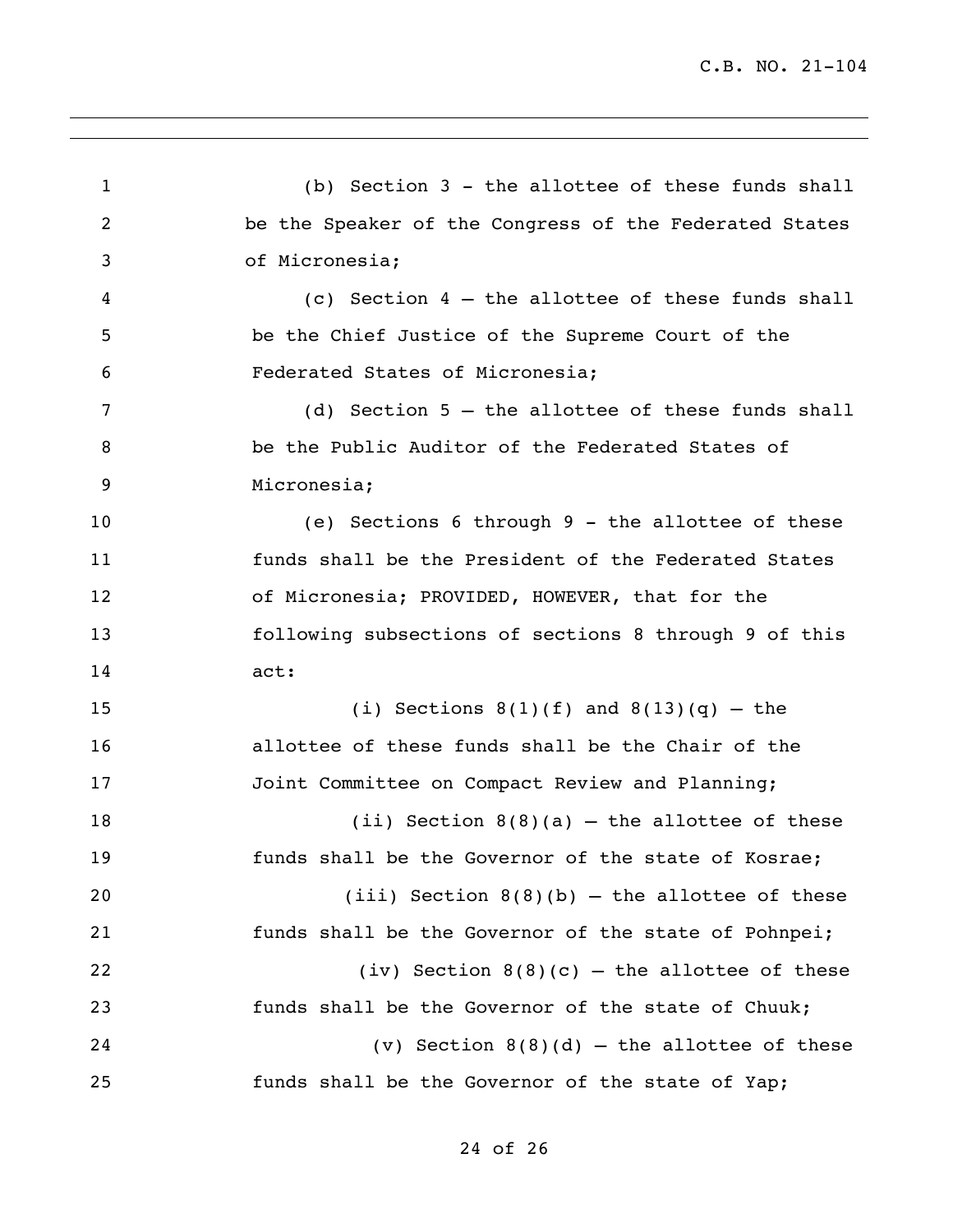1 (vi) Section 8(11) – the allottee of these funds shall be the Public Auditor of the Federated States of Micronesia; (vii) Section 8(12) – the allottee of these funds shall be the Speaker of the Congress of the Federated States of Micronesia; (viii) Section 8(13)(a) – the allottee of these funds shall be the President of the College of Micronesia-FSM; (ix) Section 8(13)(d) through (g) - the allottee of these funds shall be the Chief Justice of 12 the respective State Supreme Court; (x) Section 8(13)(h) - the allottee of these funds shall be the Chief Justice of the Supreme Court of the Federated States of Micronesia (xi) Section 9(1) – the allottee of these funds shall be the President of the College of 18 Micronesia-FSM; (xii) Section 9(3)(b) – the allottee of these funds shall be the Governor of the state of Kosrae; 22 (xiii) Section  $9(3)(c)$  – the allottee of these funds shall be the Governor of the state of Pohnpei; (xiv) Section 9(3)(d) – the allottee of